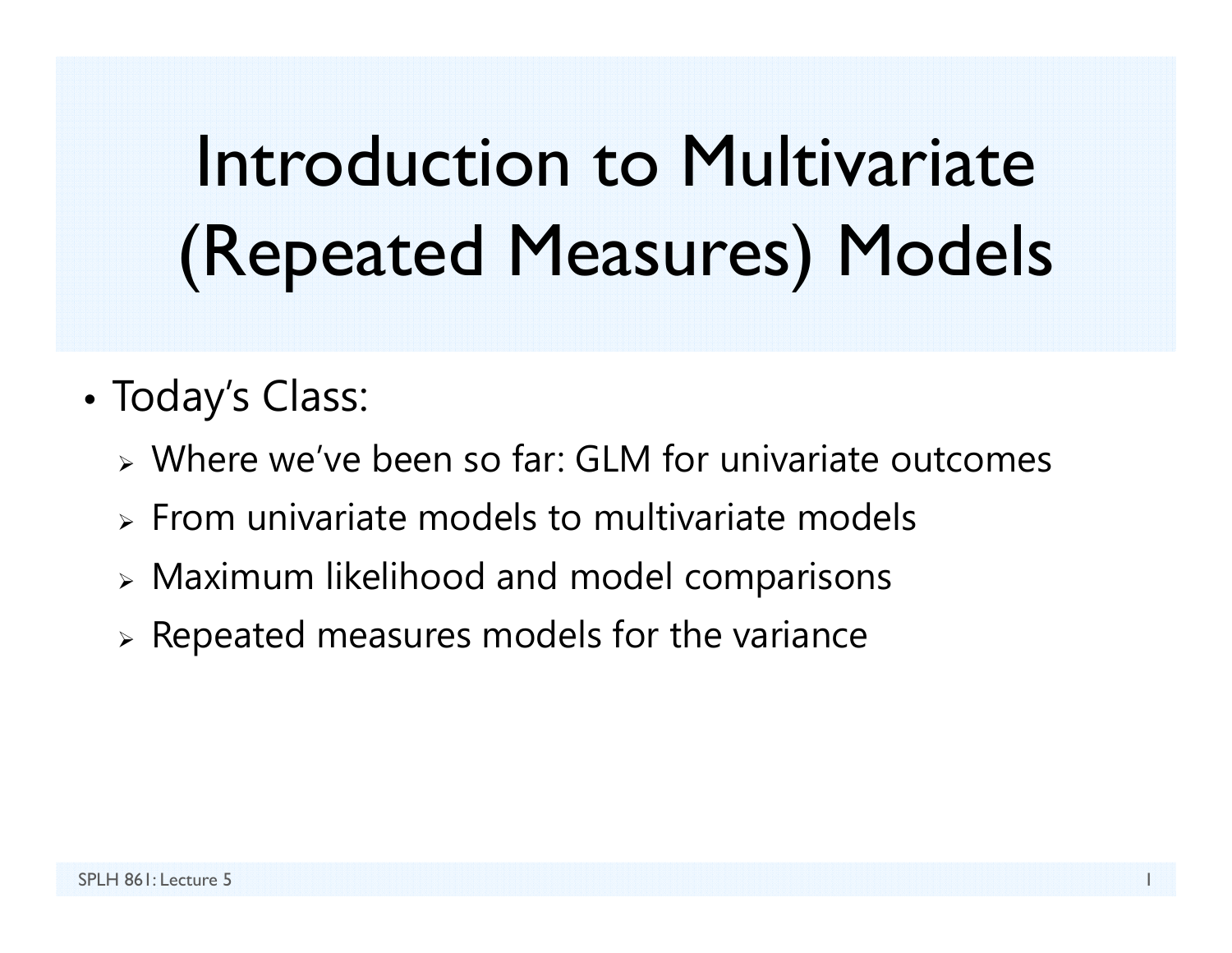### The Two Sides of \*Any\* Model

#### • **Model for the Means:**

- *Aka* **Fixed Effects**, Structural Part of Model
- What you are used to **caring about for testing hypotheses**
- $\triangleright$  How the expected outcome for a given observation varies as a function of values on predictor variables

#### • **Model for the Variance:**

- *Aka* **Random Effects and Residuals**, Stochastic Part of Model
- $\triangleright$  How residuals are distributed and related across observations
- What you are used to **making assumptions about** instead…
- For general linear models, that residuals come from a **normal** distribution, are **independent** across persons, and have **constant variance** across persons and predictors ("identically distributed")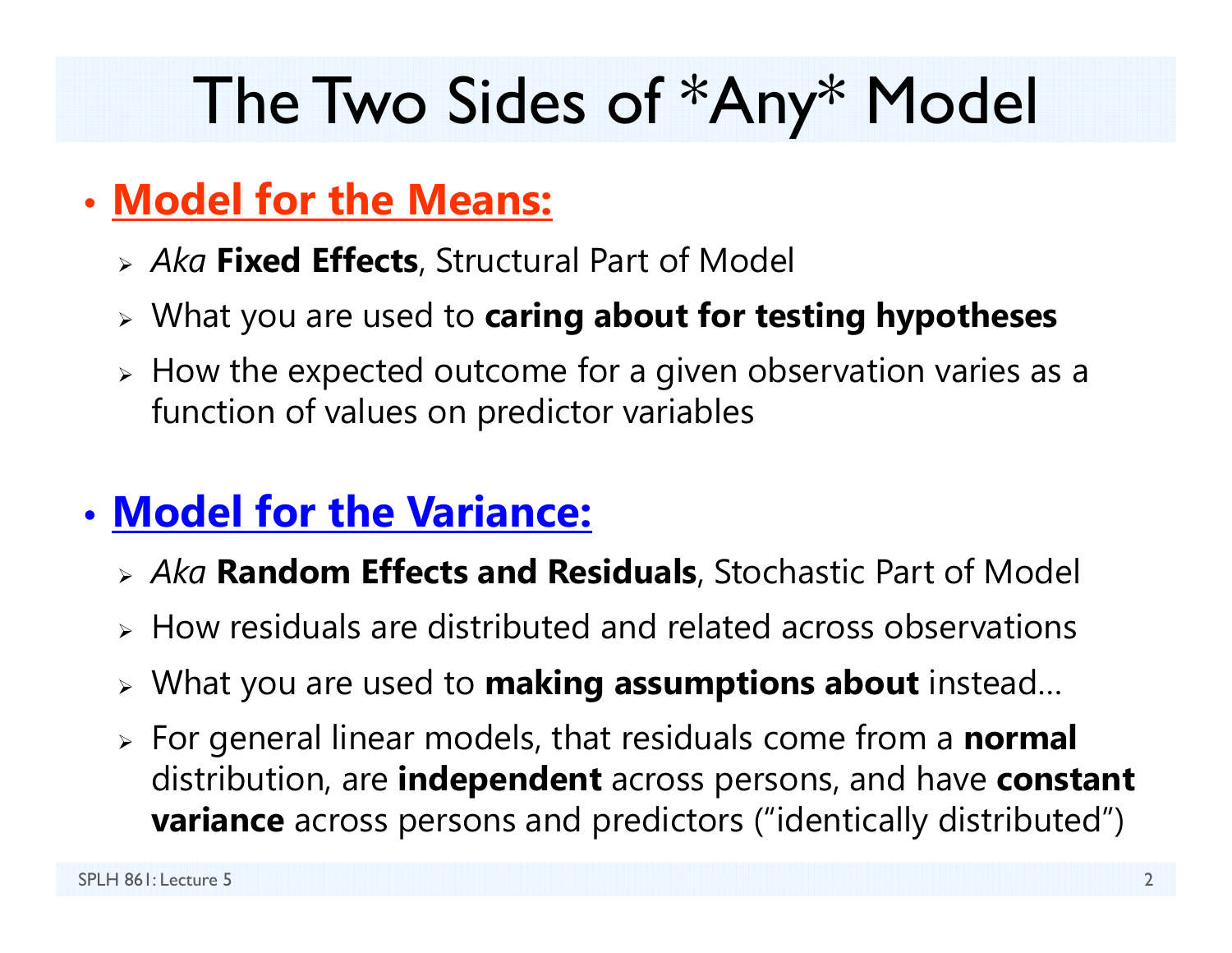# The Simplest General Linear Model: The "Empty" Model

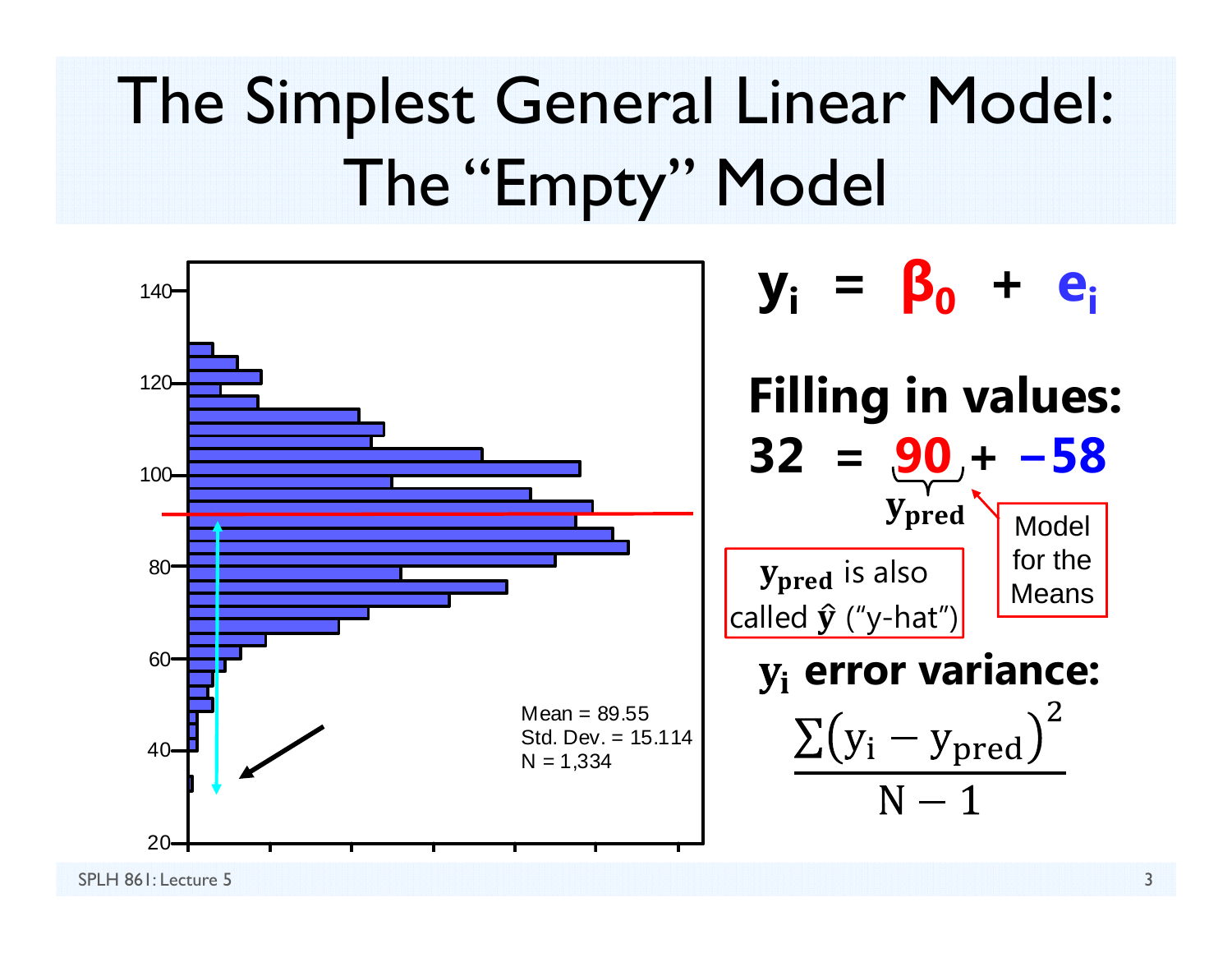The Two Sides of a *General Linear* Model

$$
y_i = \beta_0 + \beta_1 X_i + \beta_2 Z_i + \beta_3 X_i Z_i ... + e_i
$$

- **Model for the Means (Predicted Values):**
	- A weighted linear function of predictor values creates each person's SINGLE expected (predicted) outcome (i.e., this is a univariate model)
	- Weights =  $\beta$  fixed effects  $\rightarrow$  can be linear slopes, nonlinear slopes, piecewise slopes, group intercept differences, group slope differences…
	- Significance of  $\overline{\text{single}}$  β fixed effects given via univariate Wald tests (Est / SE =  $t$  or  $z \to p$ -value; TEST/ESTIMATE/LINCOM  $\to$  model-implied)
	- Significance of <u>multiple</u> β fixed effects tested using multivariate Wald test (all effects=0?) via TEST/CONTRAST
		- •• Test of overall R<sup>2</sup>? Include \*all\* model predictor fixed effects
		- •• Test of change to R<sup>2</sup>? Include just \*new\* predictor fixed effects
		- •"Omnibus" (ANOVA) group differences? Include all group-specific effects

Our new focus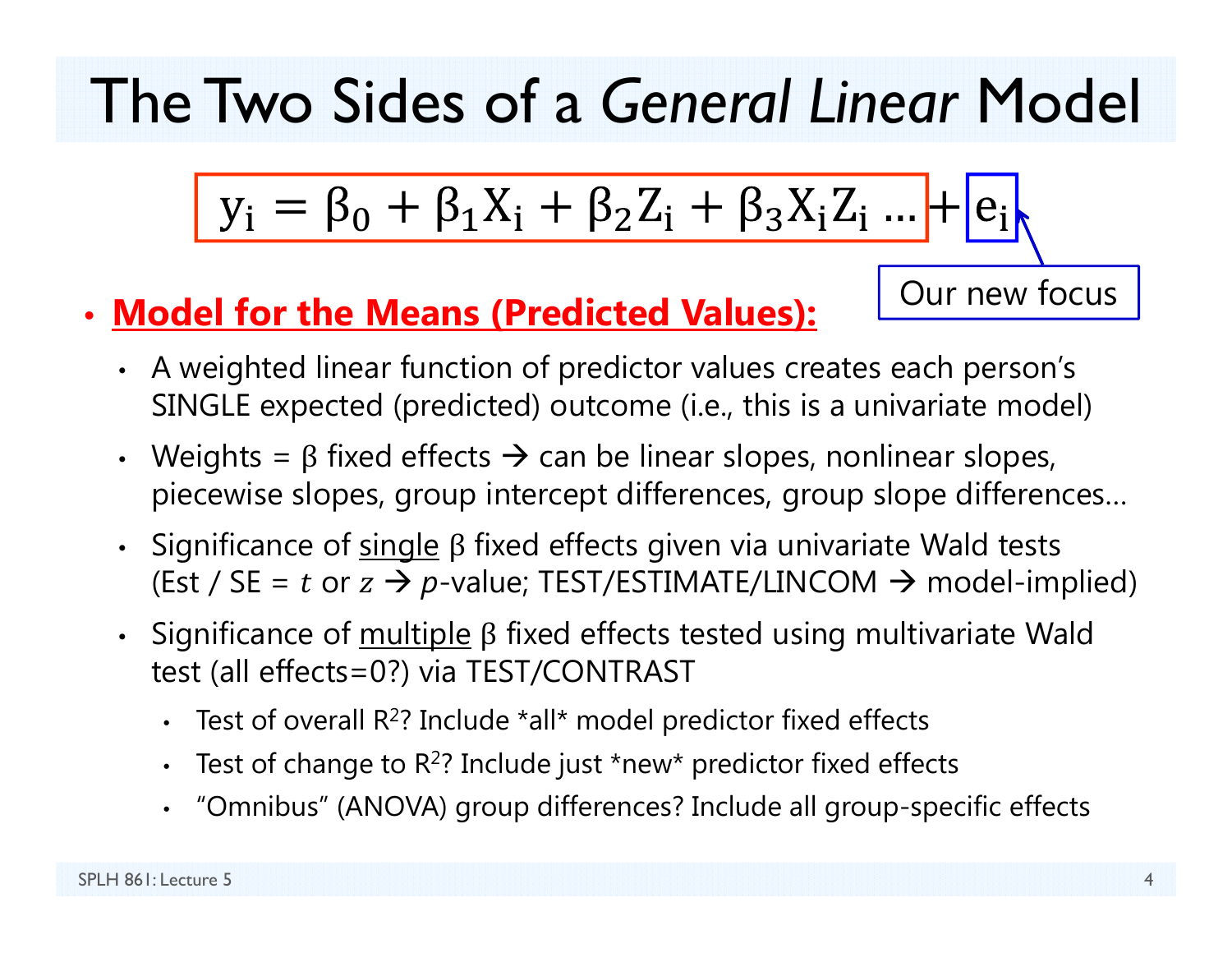The Two Sides of a *General Linear* Model

$$
y_i = \beta_0 + \beta_1 X_i + \beta_2 Z_i + \beta_3 X_i Z_i \dots + e_i
$$

#### • **Model for the Variance:**

Our new focus

- $e_i \sim N(0, \sigma_e^2)$  $_{\rm e}^{2})$  $\rightarrow$  ONE residual (unexplained) deviation
- $e_i$  has a mean of 0 with some estimated constant variance  $\sigma_{\rm e}$  $_{\rm e}^2$ , is normally distributed, is unrelated to predictors, and is unrelated across observations (across all people here)

#### •**· Estimated parameter is residual <u>variance</u> (not each e<sub>i</sub>)**

- •• What happens when each person has more than one  $y_i$ ? A single independent  $\mathbf{e_i}$  will not be sufficient because:
	- •Each outcome may have a different amount of residual variance
	- •Residuals of outcomes from the same person will be correlated
	- •• So we need multivariate models a new data structure...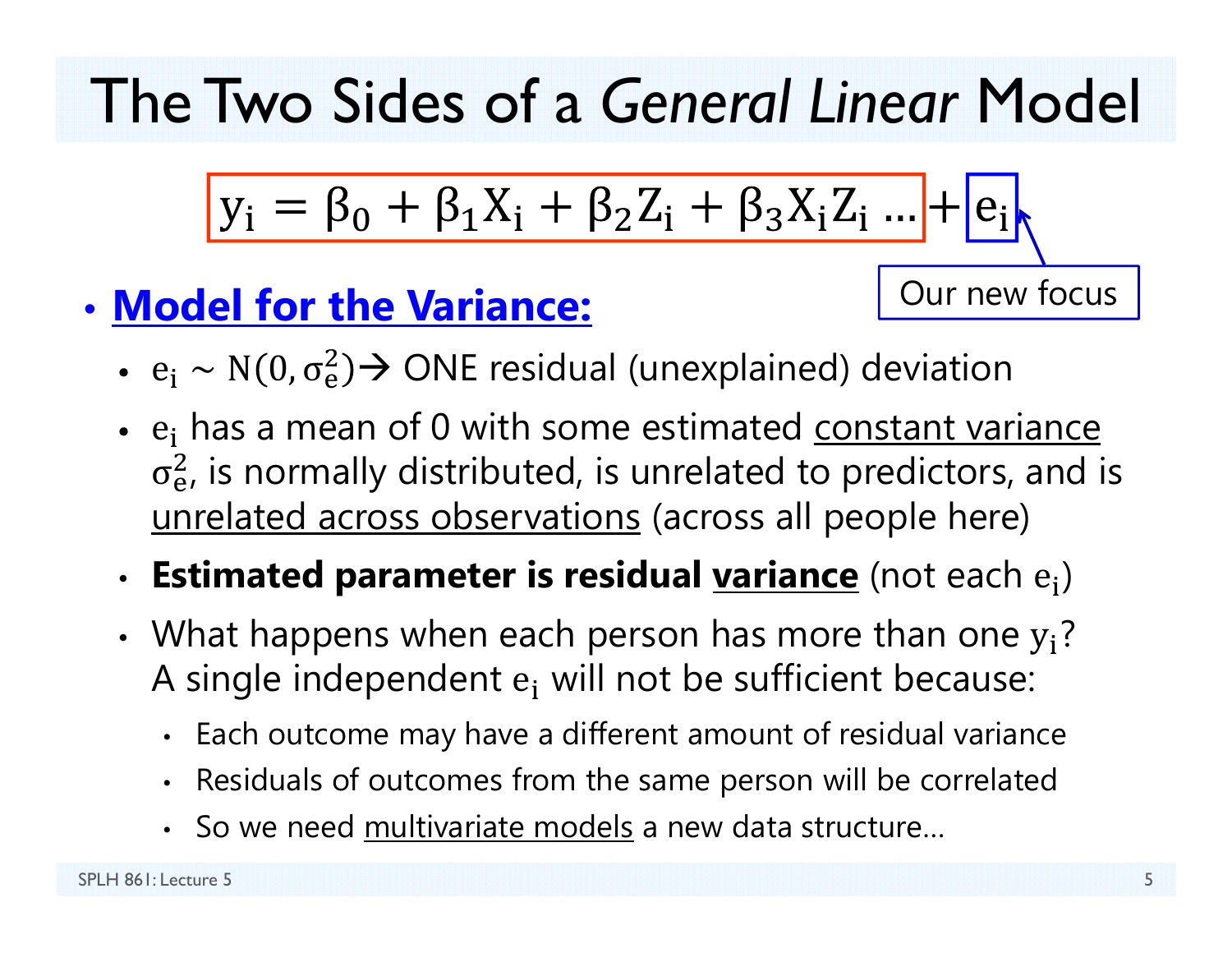### Uses of "Multivariate" Models:

#### • **When**  ܑ **is still a single outcome conceptually, but:**

- $\triangleright$  You have more than one outcome per person created by multiple conditions (e.g., longitudinal or repeated measures designs)
- $\triangleright$  When your  $y_i$  comes from people nested or clustered in groups, such that you really have multivariate outcomes of a group (e.g., children nested in teachers, people nested in families)

#### •**When your hypotheses involve more than one**  ܑ**:**

- $\triangleright$  To compare predictor effect sizes across outcomes (e.g., is a treatment effect bigger on outcome A than outcome B?)
- $\triangleright$  You want to test indirect effects among them (i.e., mediation):



In this "path model" M is an outcome of X and a predictor of Y

 $\begin{array}{c|c} \hline \uparrow & \qquad \qquad \text{Indirect effect} = \Delta c? = a^*b = 0? \ \hline \end{array}$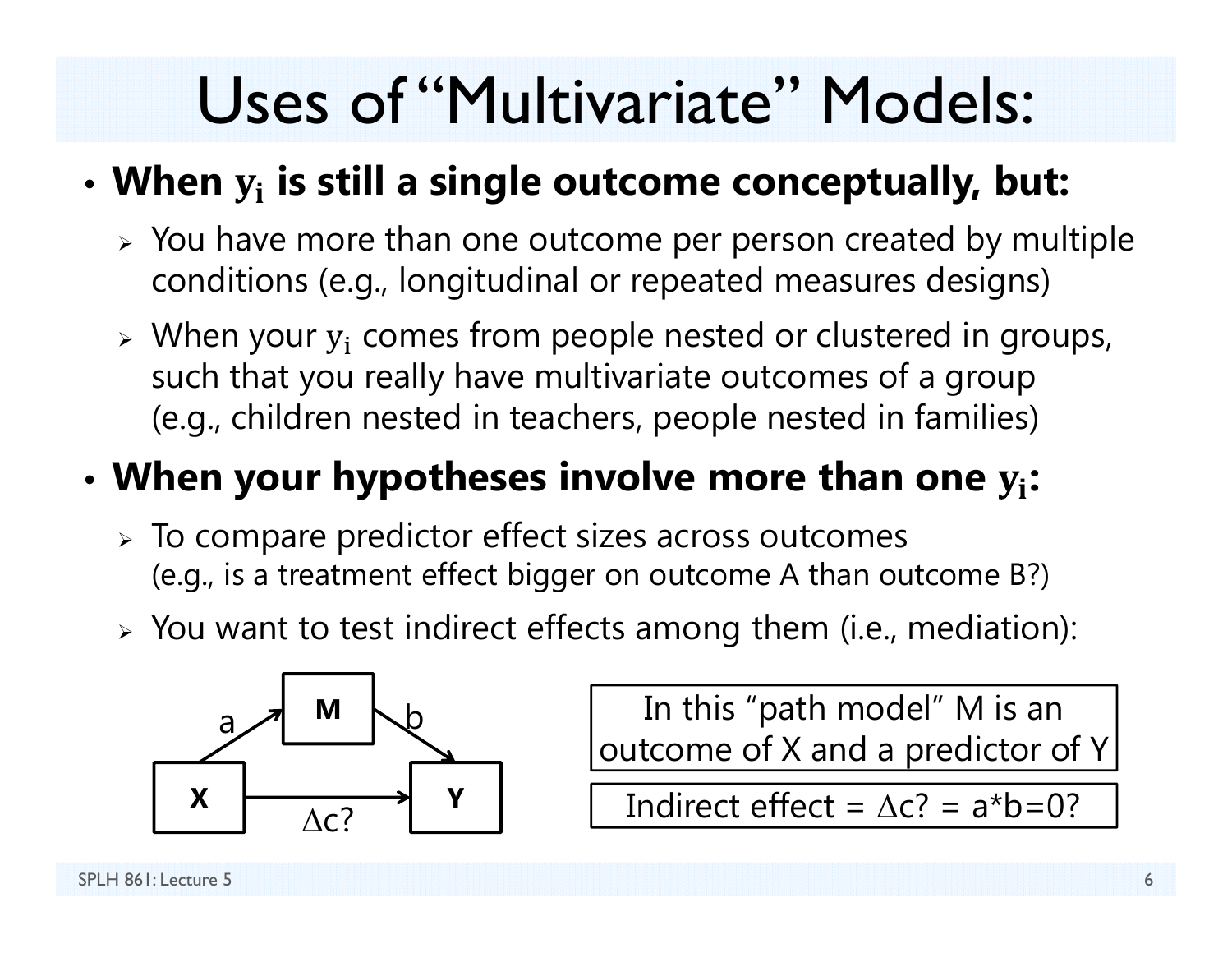## The General Linear Model

• The general linear model incorporates many different labels of related analyses under one unifying umbrella term:

|                                  | Categorical X's | Continuous X's               | <b>Both Types</b><br>of X's |
|----------------------------------|-----------------|------------------------------|-----------------------------|
| Univariate<br>(one outcome)      | "ANOVA"         | "Regression"                 | "ANCOVA"                    |
| Multivariate<br>$(2 + outcomes)$ | "MANOVA"        | "Multivariate<br>Regression" | "MANCOVA"                   |

- What these models all have in common is the use of a **normal conditional distribution** (for the residuals that remain after creating conditional outcomes from the model predictors)
- • The use of these words almost always means **estimation** using "**least squares**" (LS), *aka* "**ordinary least squares**" (OLS)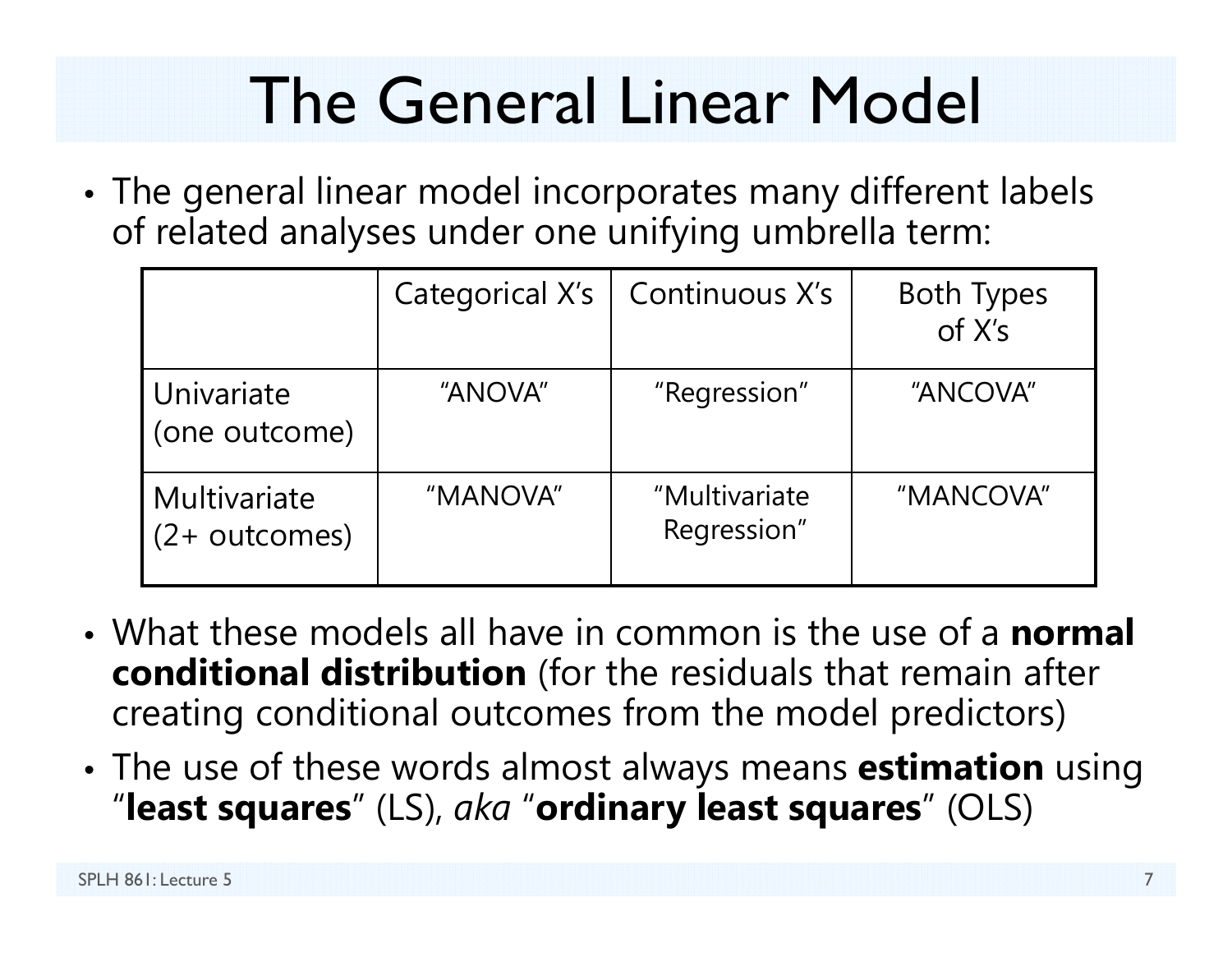### From One Outcome to Many…

- • Least squares (LS) has a "closed form" solution (its "sums of squares" formulae) when used for GLM for single outcomes
- • For GLM for multiple outcomes, LS quickly becomes useless…
	- $\triangleright$  Cannot handle missing outcomes (listwise-deletes entire person instead)
	- $\triangleright$  Only two options for modeling residual correlation between outcomes
	- $\triangleright$  Requires balanced data (same number of outcomes per higher unit)
- • This is part of the reason why we've been using (restricted) maximum likelihood via **MIXED** instead of LS GLM:
	- **Convenience**: MIXED can produce fixed effects and contrasts that are model-implied, but not directly given (e.g., simple slopes of interactions)
	- **Model comparisons:** can be requested in a single step for any combination of effects (e.g., test for change in  $\mathsf{R}^2$  from any new effects)
	- **Generalizability**: We can estimate **univariate or multivariate** models for normal outcomes using the same MIXED routine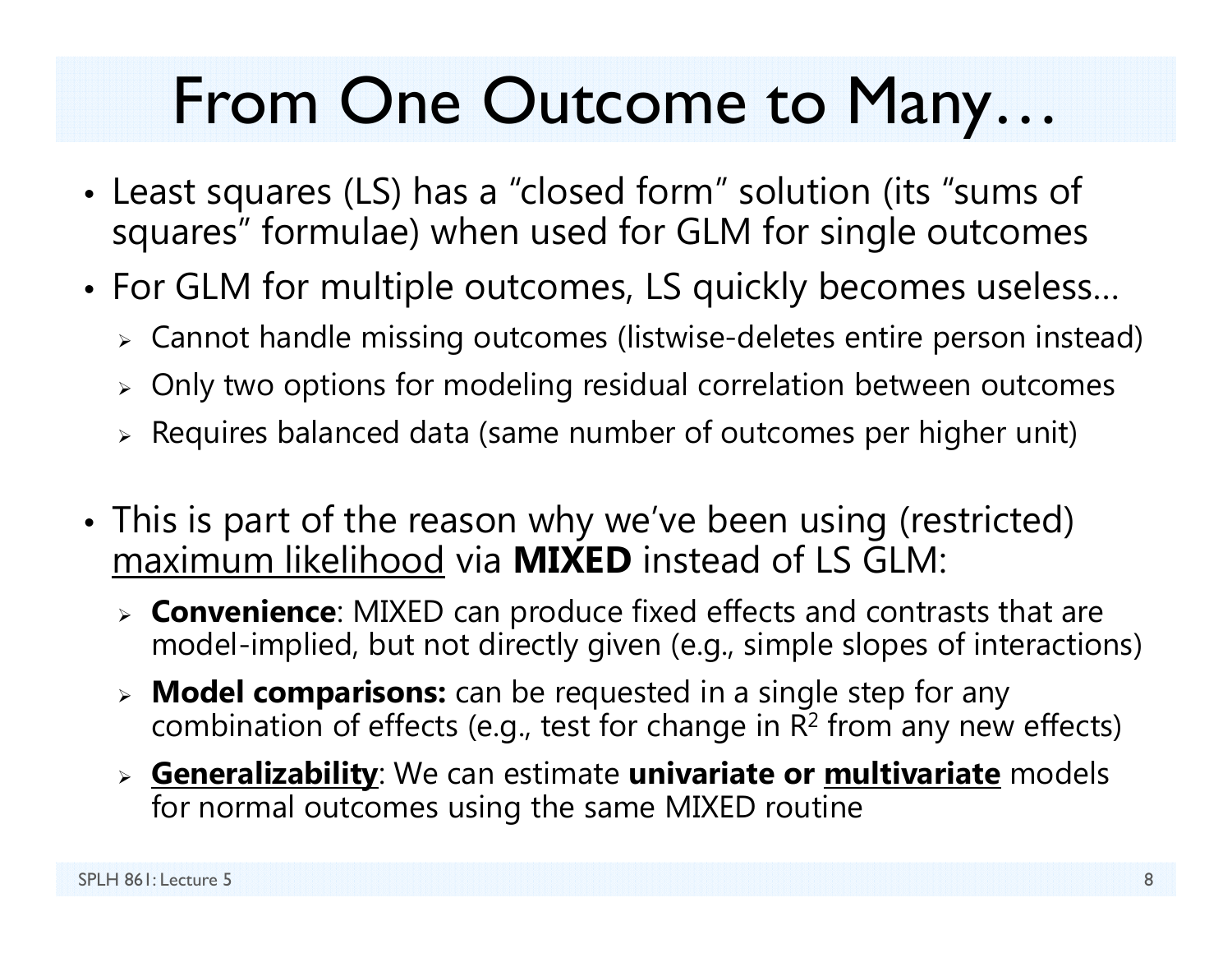#### End Goals of Maximum Likelihood Estimation

- 1. Obtain "most likely" values for each unknown model parameter (fixed effects, variances of residuals, and any other sources of variance and covariance) **the estimates**
- 2. Obtain an index as to how likely each parameter value actually is (i.e., "really likely" or pretty much just a guess?) **the standard error (SE) of the estimates**
- 3. Obtain an index as to how well the model we've specified actually describes the data **the model fit indices**

**How does all of this happen? Probability distributions!** (i.e., probability density functions, or PDFs)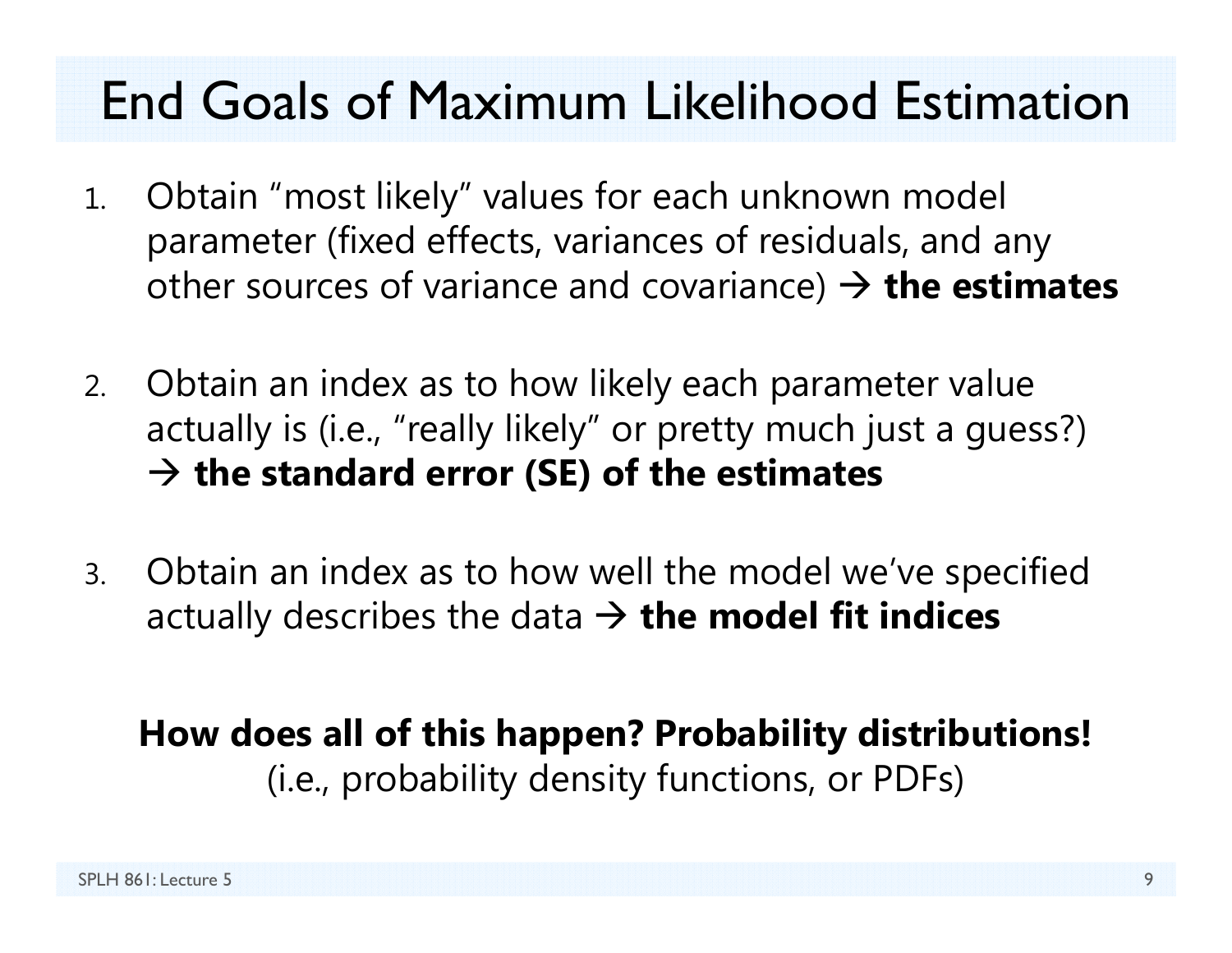#### Univariate Normal Distribution



- This PDF tells us how **likely** any value of y<sub>i</sub> is given two pieces of info:
	- $\triangleright$  Conditional mean  $\widehat y_{\mathbf i}$
	- $\epsilon$  residual variance  $\sigma_{\rm e}^2$  $\overline{c}$
- We can see this work using the NORMDIST function in excel!
	- $\triangleright$  Easiest for empty model:  $y_i = \beta_0 + e_i$
- We can check our math via MIXED!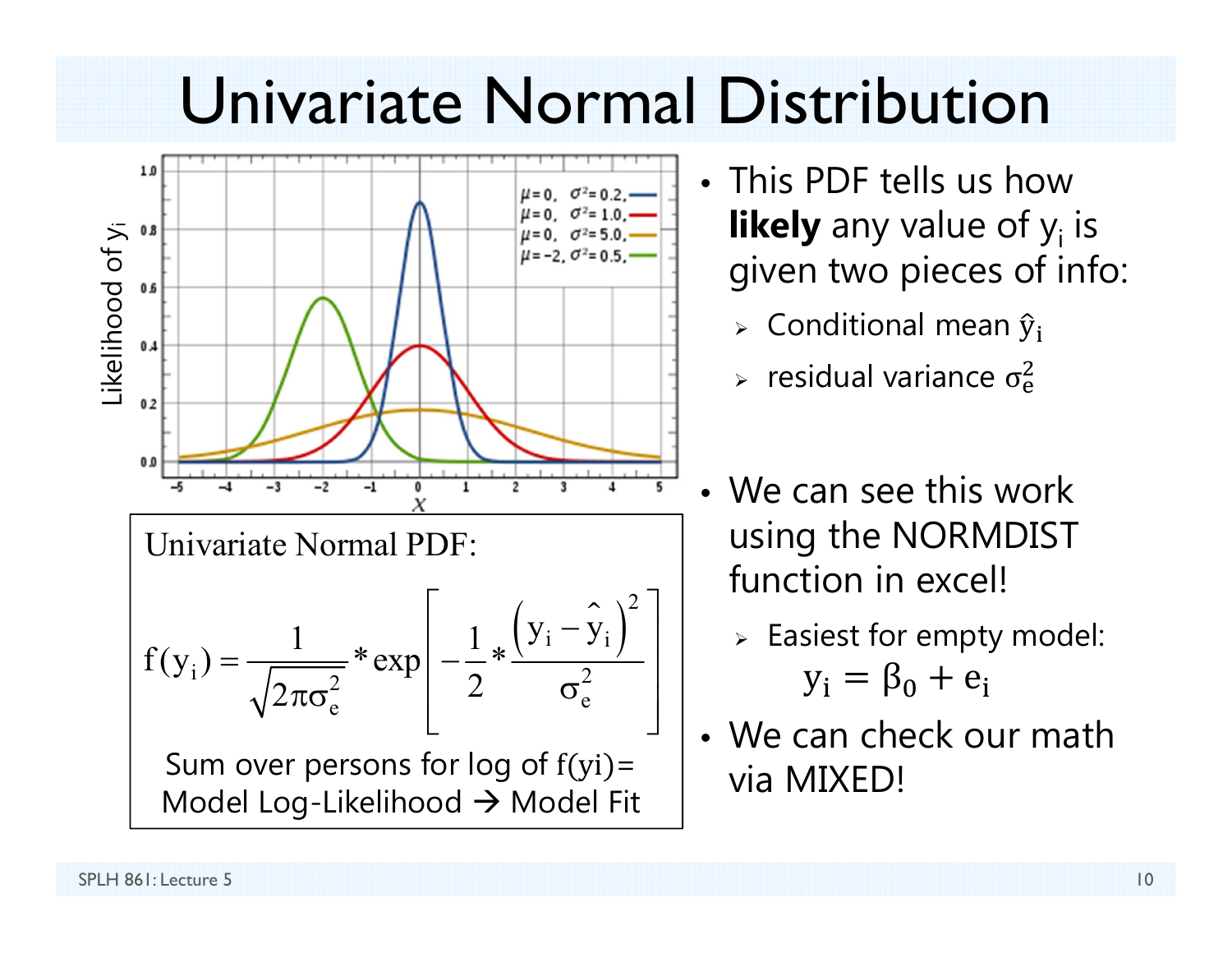### ML via Excel "NORMDIST"

#### **Key idea: Normal Distribution formula data height**

| <b>Mean</b>    | 5.19                                | 5.24         |        |        |   |                        |   |                        |   |   |
|----------------|-------------------------------------|--------------|--------|--------|---|------------------------|---|------------------------|---|---|
| Variance       | 6.56                                | 2.00         | $-1.0$ |        |   |                        |   |                        |   |   |
|                | <b>Right</b>                        | <b>Wrong</b> | $-1.5$ |        |   |                        |   |                        |   |   |
| <b>Outcome</b> | Log(Height) Log(Height)             |              | $-2.0$ |        |   |                        |   |                        |   |   |
| 1.0            | $-3.20$                             | $-5.76$      |        |        |   |                        |   |                        |   |   |
| 2.1            | $-2.59$                             | $-3.73$      | $-2.5$ |        |   |                        |   |                        |   |   |
| 3.0            | $-2.22$                             | $-2.52$      | $-3.0$ |        |   |                        |   |                        |   |   |
| 4.3            | $-1.92$                             | $-1.49$      |        |        |   | <b>Right Answers =</b> |   |                        |   |   |
| 4.6            | $-1.89$                             | $-1.37$      | $-3.5$ |        |   |                        |   | tallest possible       |   |   |
| 6.2            | $-1.94$                             | $-1.50$      | $-4.0$ |        |   |                        |   | <b>function across</b> |   |   |
| 7.3            | $-2.20$                             | $-2.33$      | $-4.5$ |        |   |                        |   |                        |   |   |
| 7.6            | $-2.30$                             | $-2.66$      |        |        |   |                        |   | all outcomes           |   |   |
| 7.8            | $-2.38$                             | $-2.90$      | $-5.0$ |        |   |                        |   |                        |   |   |
| 8.0            | $-2.46$                             | $-3.17$      | $-5.5$ |        |   |                        |   |                        |   |   |
|                | $SUM = Model LL = taller$ is better |              |        |        |   |                        |   |                        |   |   |
|                | $-23.09$                            | $-27.42$     | $-6.0$ |        |   |                        |   |                        |   |   |
|                |                                     |              |        | 2<br>1 | 3 | 4                      | 5 | 6                      | 7 | 8 |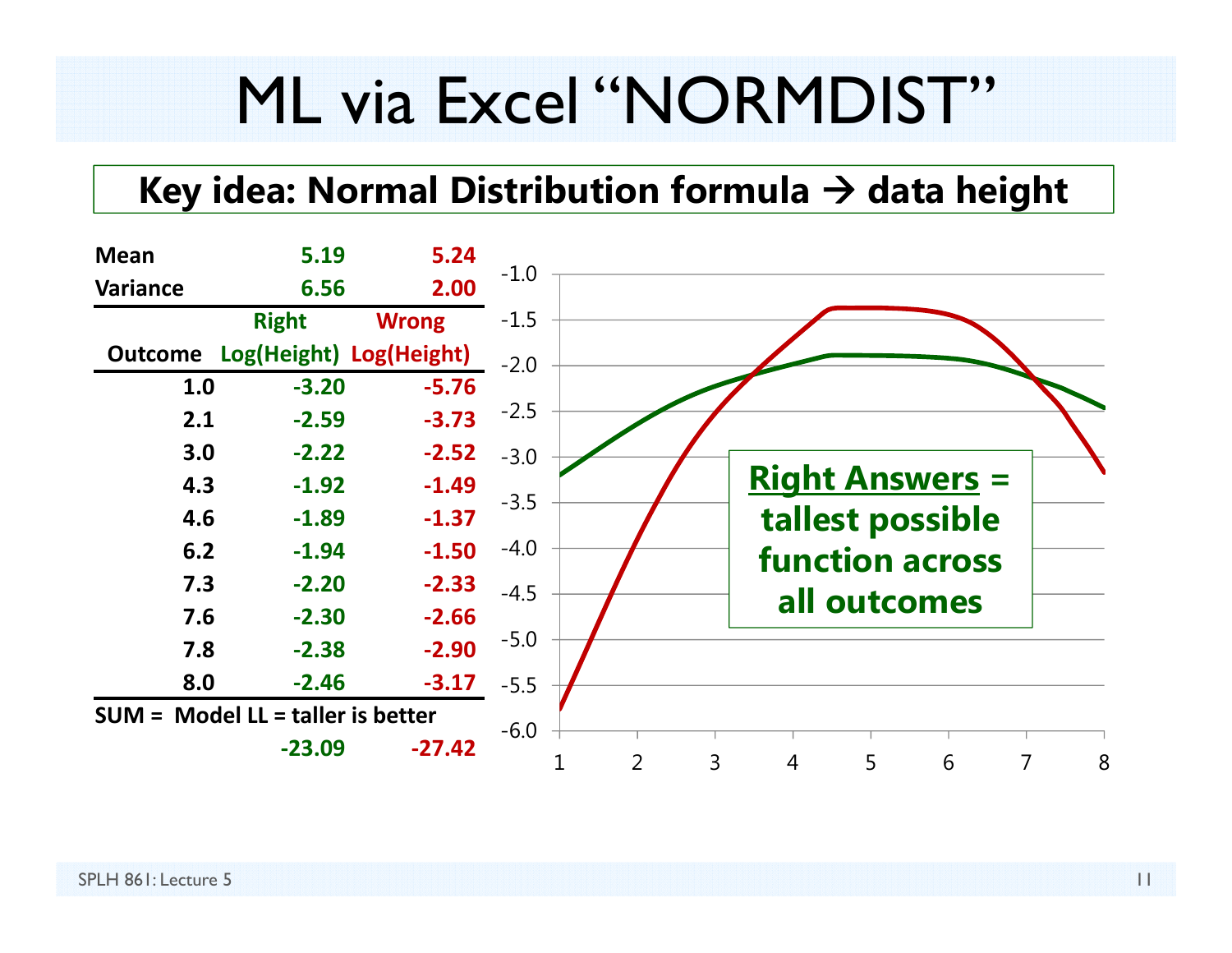#### Conditional Univariate Normal



Univariate Normal PDF:

$$
f(y_i) = \frac{1}{\sqrt{2\pi\sigma_e^2}} * \exp\left[-\frac{1}{2} * \frac{(y_i - \hat{y}_i)^2}{\sigma_e^2}\right]
$$

 This function applies for any value of X, such as in GLM:

- $\triangleright$  Fixed effects (intercept, predictor slopes) create a conditional mean for each person,  $\, {\widehat {\bf y}}_{\rm i} \,$
- $\triangleright$  We assume the same residual variance  $\sigma_{\rm e}^2$  $\overline{c}$ holds for all values of  $\widehat{\mathbf{y}}_{\mathbf{i}}$

$$
\begin{cases} y_i = \beta_0 + \beta_1 X_i + e_i \\ \hat{y}_i = \beta_0 + \beta_1 X_i \\ e_i = y_i - \hat{y}_i \end{cases} \xrightarrow[\sigma_e^2 = \frac{\sum_{i=1}^N e_i^2}{N-2}]
$$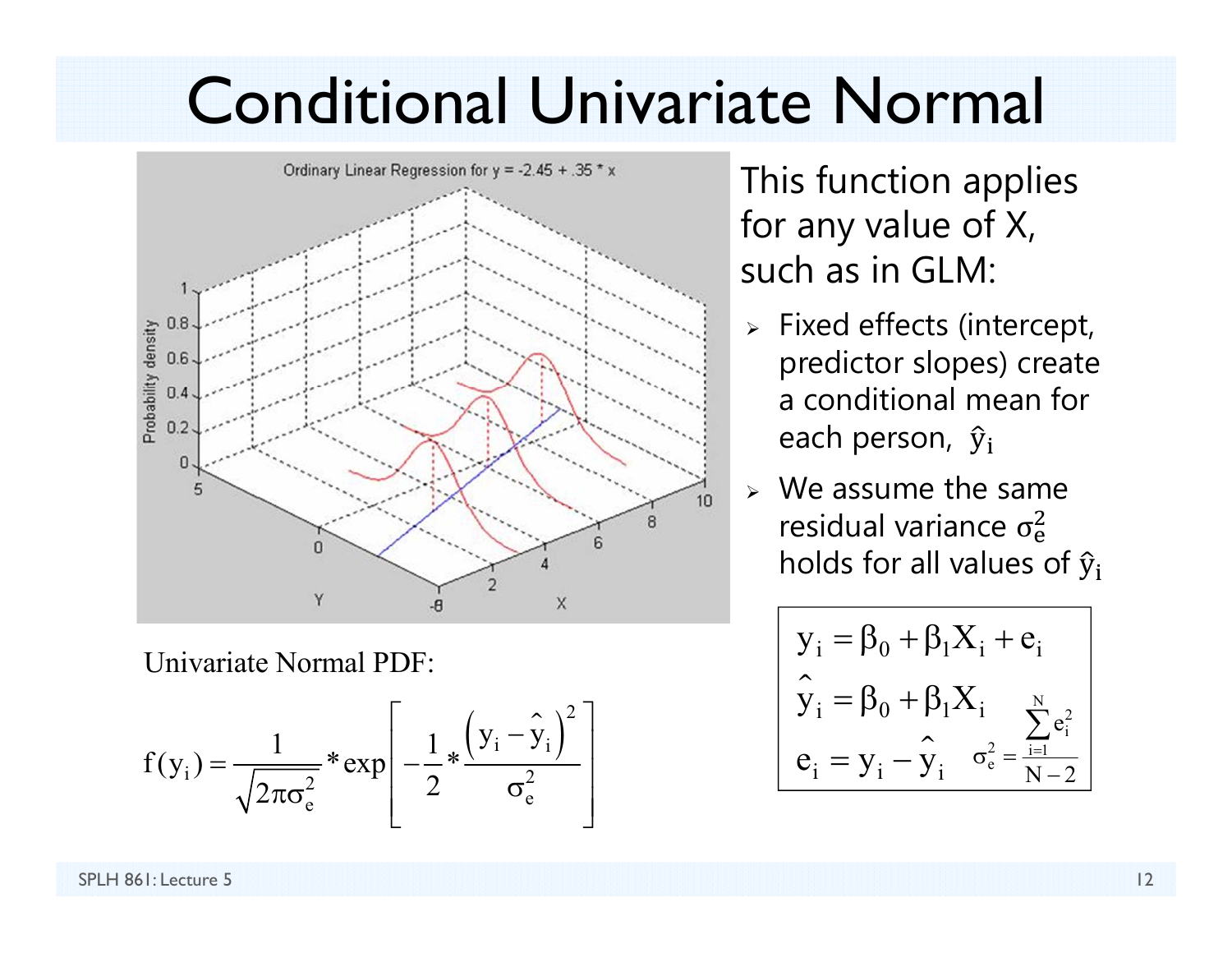### Review: Variances and Covariances

#### **Variance:**

Dispersion of y

Variance 
$$
(y_d) = \frac{\sum_{i=1}^{N} (y_{di} - \hat{y}_{di})^2}{N - k}
$$

#### **Covariance:**

How y's go together, unstandardized

Covariance 
$$
(y_1, y_2) = \frac{\sum_{i=1}^{N} (y_{1i} - \hat{y}_{1i})(y_{2i} - \hat{y}_{2i})}{N - k}
$$

#### **Correlation:**

How y's go together, standardized ( <sup>−</sup>1 to 1)  $_1$ ,  $y_2$ ) =  $\frac{\text{covariance}(y_1, y_2)}{\sqrt{x_1 + \cdots + x_n}}$  $\text{Correlation } (y_1, y_2) = \frac{\text{Covariance}(y_1, y_2)}{\sqrt{\text{Variance}(y_1)} * \sqrt{\text{Variance}(y_2)}}$ ═

 $N = #$  higher units,  $d =$  which DV (outcome),  $i =$  which unit, k = # fixed effects,  $\,{\hat{y}}_{\sf di}\,$  =  ${\sf y}_{\sf di}\,$  predicted from fixed effects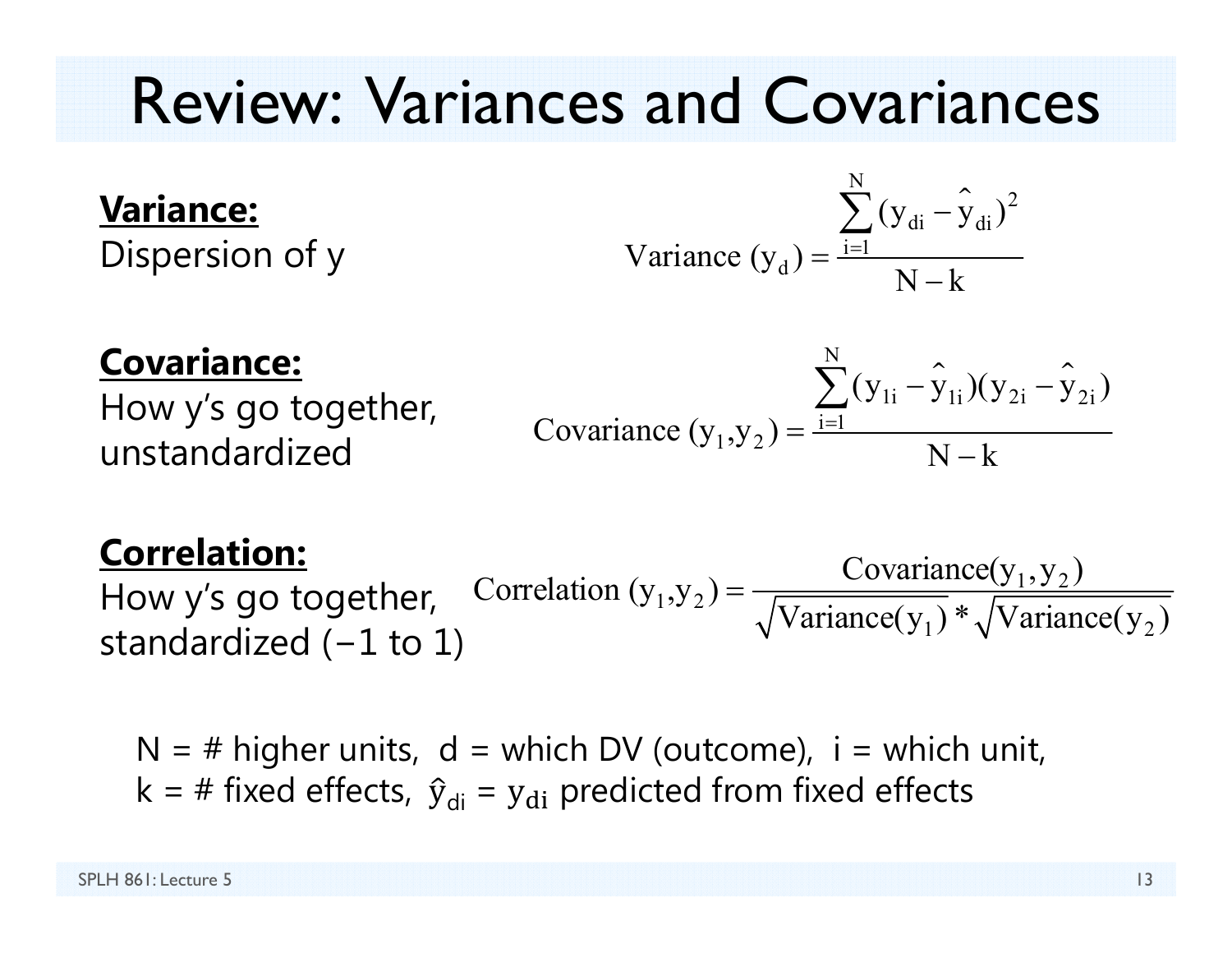### Multivariate Normal Distribution

- Same principle as univariate, but log-likelihood is calculated for **each person's SET of outcomes** (then LL is summed over persons)
- Model parameters to be found include parameters that predict **EACH outcome's residual variance and their residual covariances**
- So each outcome's likelihood height has its own dimension, but the joint shape depends on the covariance between outcomes:



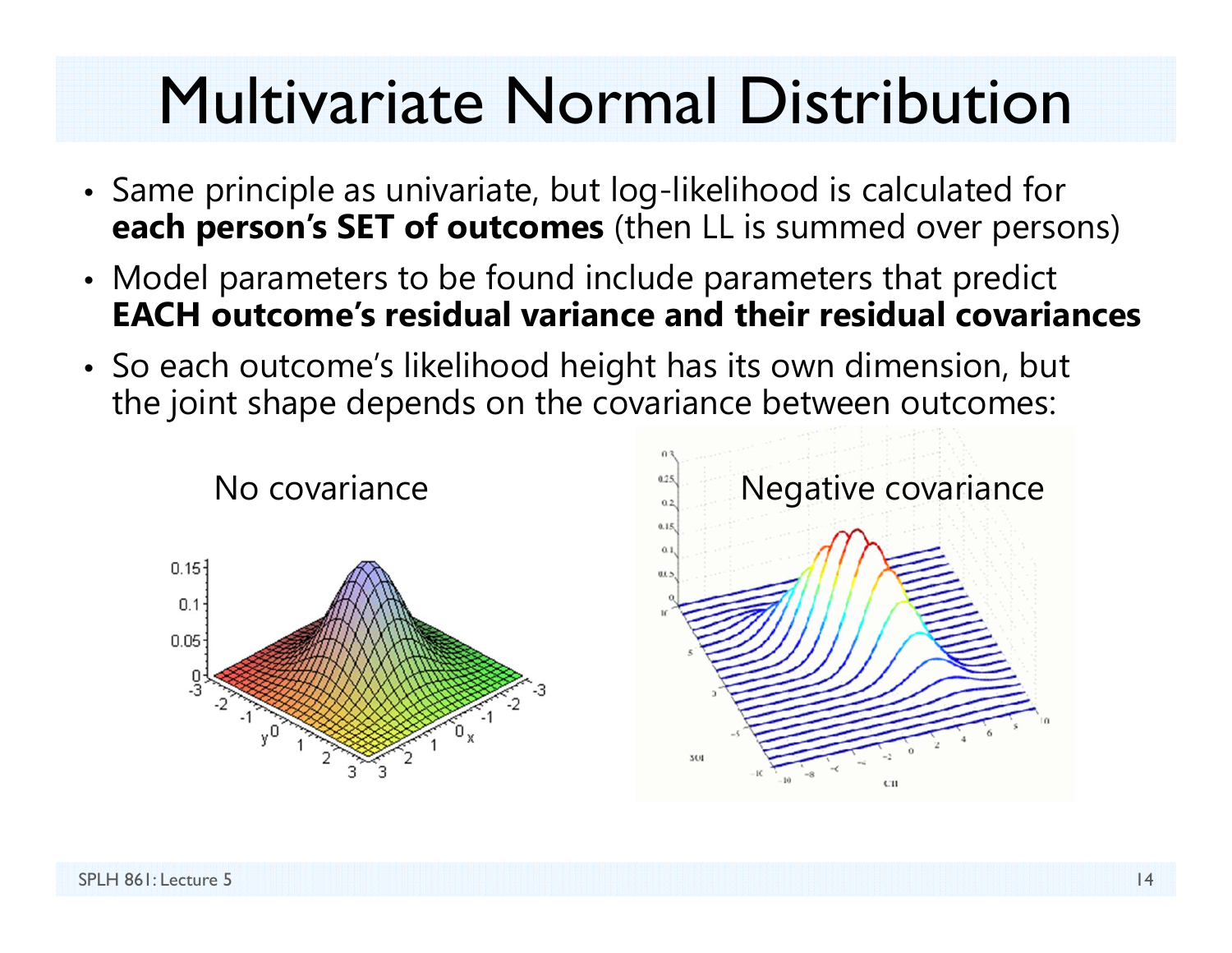### Try, try, then try again…

- • The best possible answers for the model parameters (e.g., fixed effects and residual variance) can be calculated via least squares given certain ideal circumstances:
	- $\triangleright$  Complete data, normally distributed residuals with constant variance, and only one dimension of sampling (i.e., single-level, univariate model)
- For almost all other analyses, the best possible estimates of these parameters have to be searched for iteratively
	- $\triangleright$  Different algorithms are used to decide which values to try given that each parameter has its own distribution of possible values  $\bm{\rightarrow}$  like an  $^{\vphantom{\dagger}}$ uncharted mountain in which each parameter gets its own dimension
	- $\triangleright$  Calculus helps the program scale this multidimensional mountain
		- $\;$  At the top, all first partial derivatives (linear slopes at that point)  $\approx 0$
		- Positive first partial derivative? Too *low*, try again.
		- Negative first partial derivative? Too *high*, try again.
		- Matrix of partial first derivatives = "score function" = "gradient"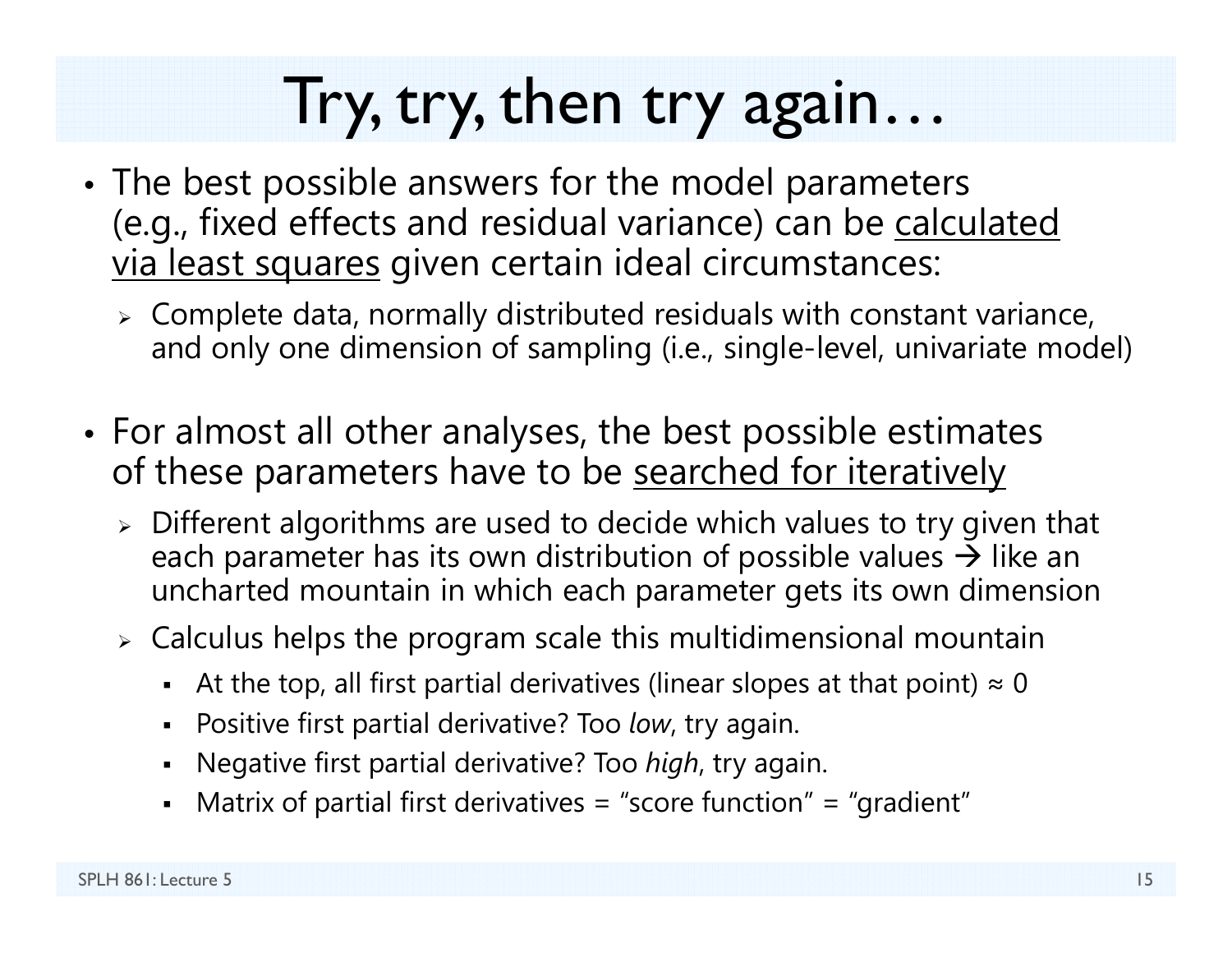#### End Goals 1 and 2: Model Estimates and SEs

- Process terminates (the model "converges") when the next set of tried parameter values don't improve the LL very much…
	- $\triangleright$  e.g., SAS MIXED default convergence criteria = .00000001
	- $\triangleright$  Those are the values for the parameters that, relative to the other possible values tried, are "most likely"  $\rightarrow$  the estimates
- But we need to know how trustworthy those estimates are…
	- $\triangleright$  Precision is indexed by the steepness of the multidimensional mountain, where steepness  $\rightarrow$  more negative partial second derivatives
	- $\triangleright$  Matrix of partial second derivatives = "Hessian matrix"
	- $\triangleright$  Hessian matrix  $\ast$ -1 = "information matrix"
	- $\triangleright$  So steeper function = more information = more precision = smaller SE

Each parameter 
$$
SE = \frac{1}{\sqrt{\text{information}}}
$$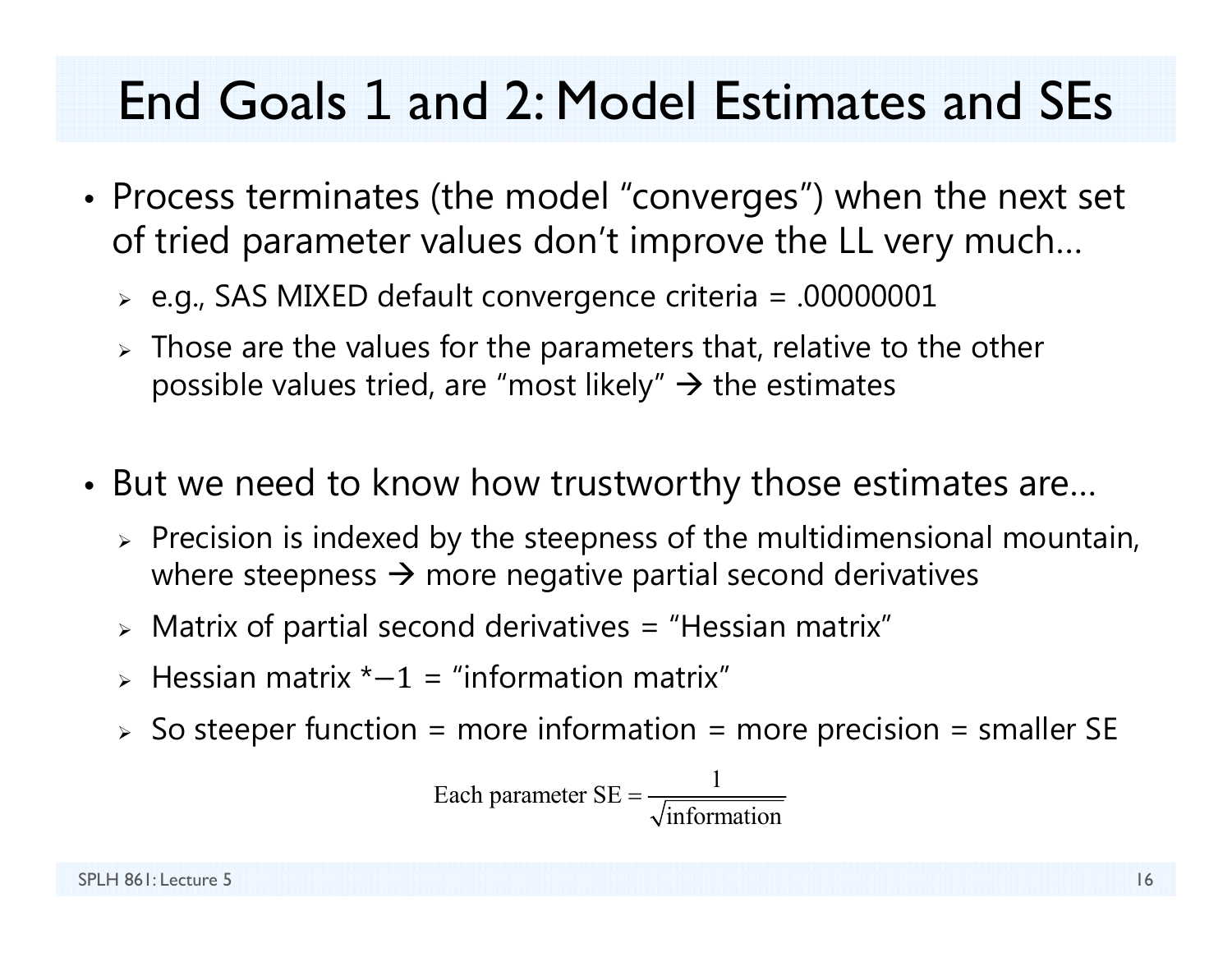#### End Goal #3: How well does the model fit?

- • Multivariate models require assessment of **relative model fit**: how well does the model fit relative to other possible models?
- • Relative fit is indexed by overall model **log-likelihood** (**LL**):
	- $\triangleright\;$  Log of likelihood for each person's outcomes given model parameters
	- Sum log-likelihoods across all independent persons = **model LL**
	- Two flavors: Maximum Likelihood (ML) or Restricted ML (REML)
- •What you get for this on your output varies by software…
- Given as −2\*log likelihood (−2LL) in SAS or SPSS MIXED: **<sup>−</sup>2LL** gives BADNESS of fit, so **smaller** value = better model
- Given as just log-likelihood (LL) in STATA MIXED and Mplus: **LL** gives GOODNESS of fit, so **bigger** value = better model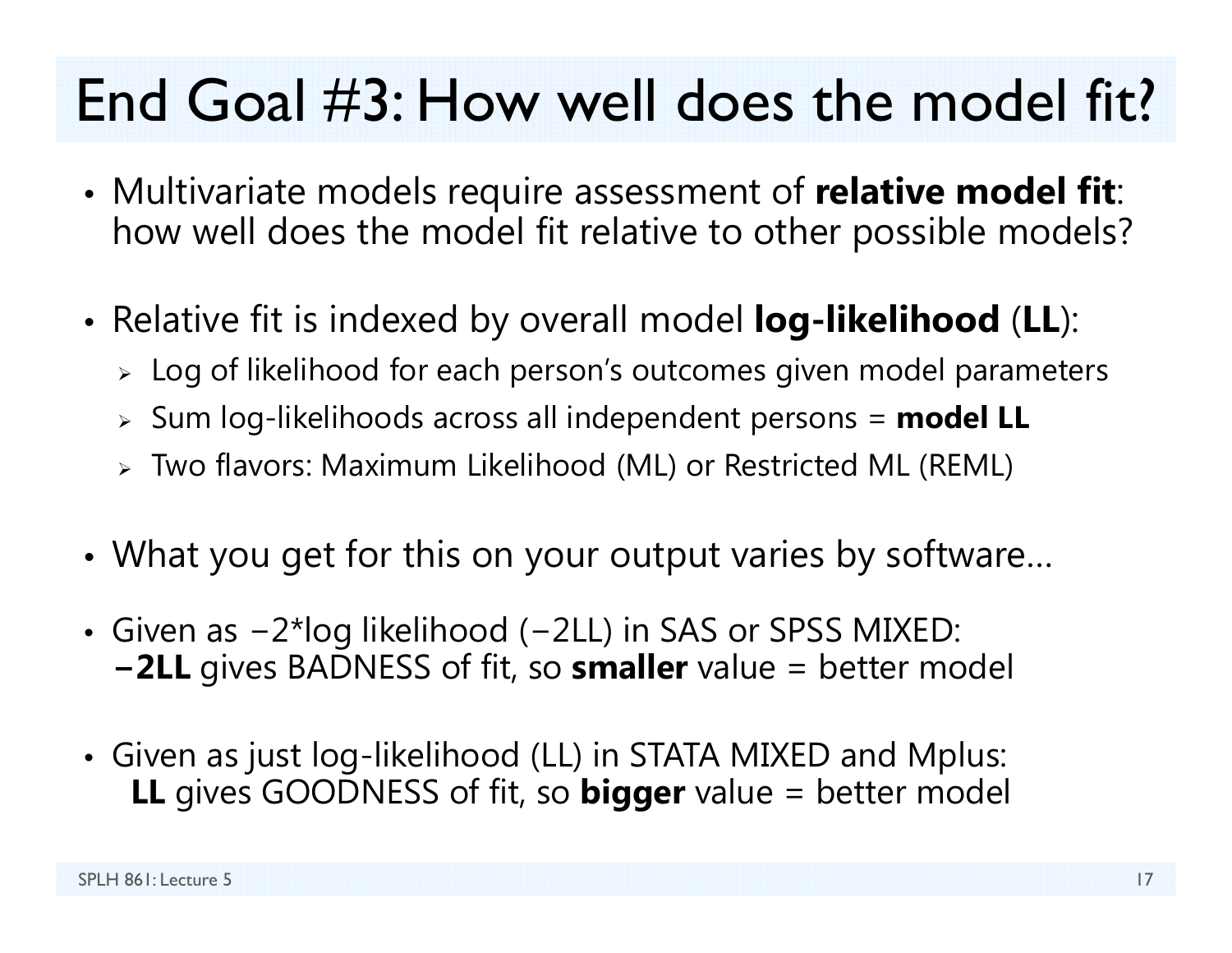## Assessing Relative Model Fit

- • Nested models (i.e., in which one is a subset of the other) can now differ from each other in two important ways
- **Model for the Means**  $\rightarrow$  which predictors and which fixed effects of them are included in the model
	- > Does not require assessment of relative model fit using LL or -2LL (can still use univariate or multivariate Wald tests for this)
- **Model for the Variance**  $\rightarrow$  what the pattern of variance and covariance of residuals from the same unit should be
	- > DOES require assessment of relative model fit using LL or -2LL
	- Cannot use the Wald test *p*-values that show up on the output for testing significance of variances because those *p*-values are use a two-sided sampling distribution for what the variance could be (but variances cannot be negative, so those *p*-values are not valid)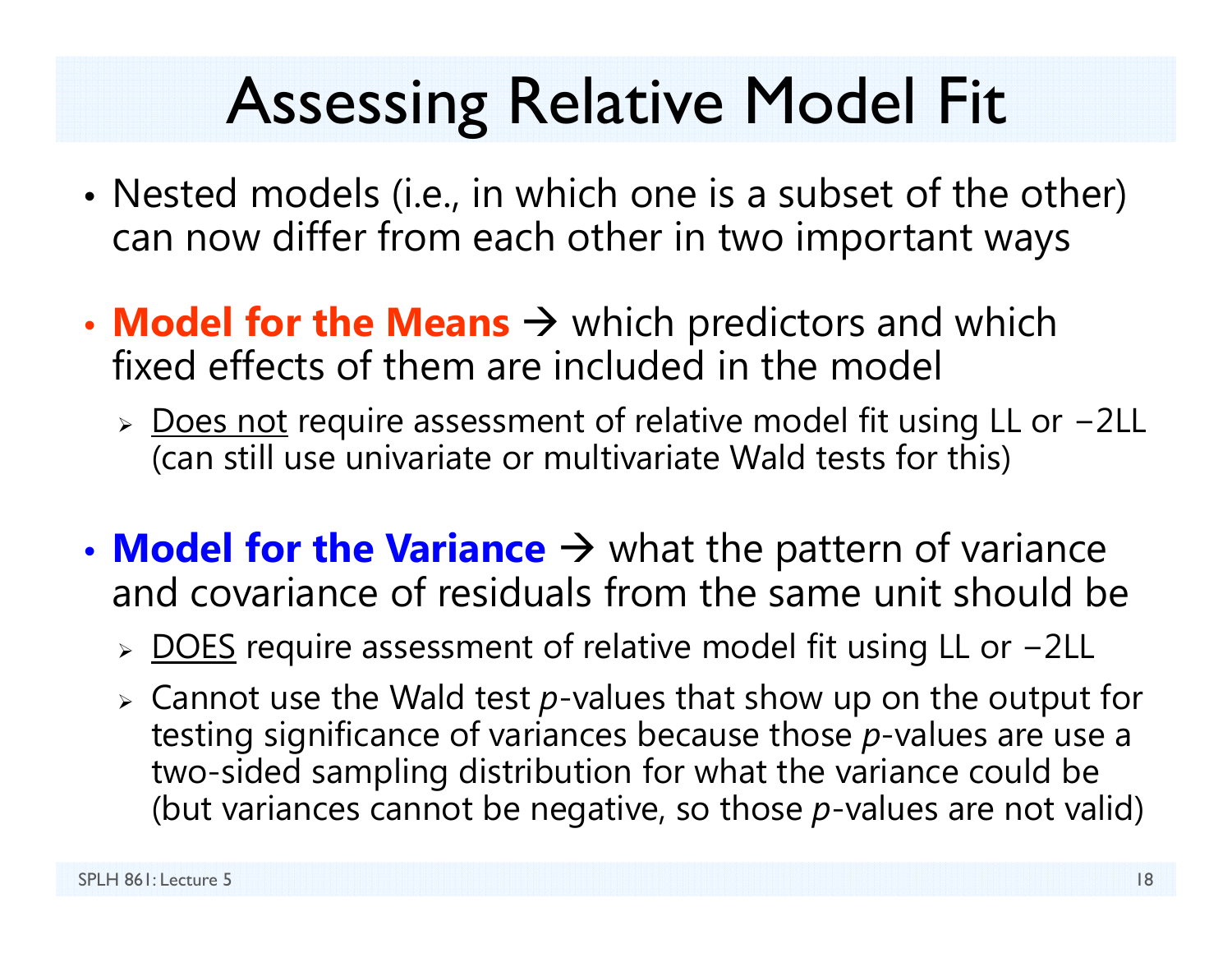### Why should we care?

- • What happens if we have the wrong model for the variance (i.e., our model predicts no covariance and/or equal variance across outcomes when this is not true)?
- • Validity of the tests of the predictors depends on having the "most right" model for the variance
	- $\triangleright$  Estimates should be ok  $\rightarrow$  come from model for the means
	- $\triangleright$  Standard errors (and thus p-values) can be inaccurate
- • Unfortunately the model with the "right answer" is only possible to estimate in balanced data: When everyone has the same discrete set of multivariate outcomes
	- $\triangleright$  Tests of "absolute" fit are available in this case as well (stay tuned)
	- $\triangleright$  Otherwise we aim for "least wrong" among plausible alternatives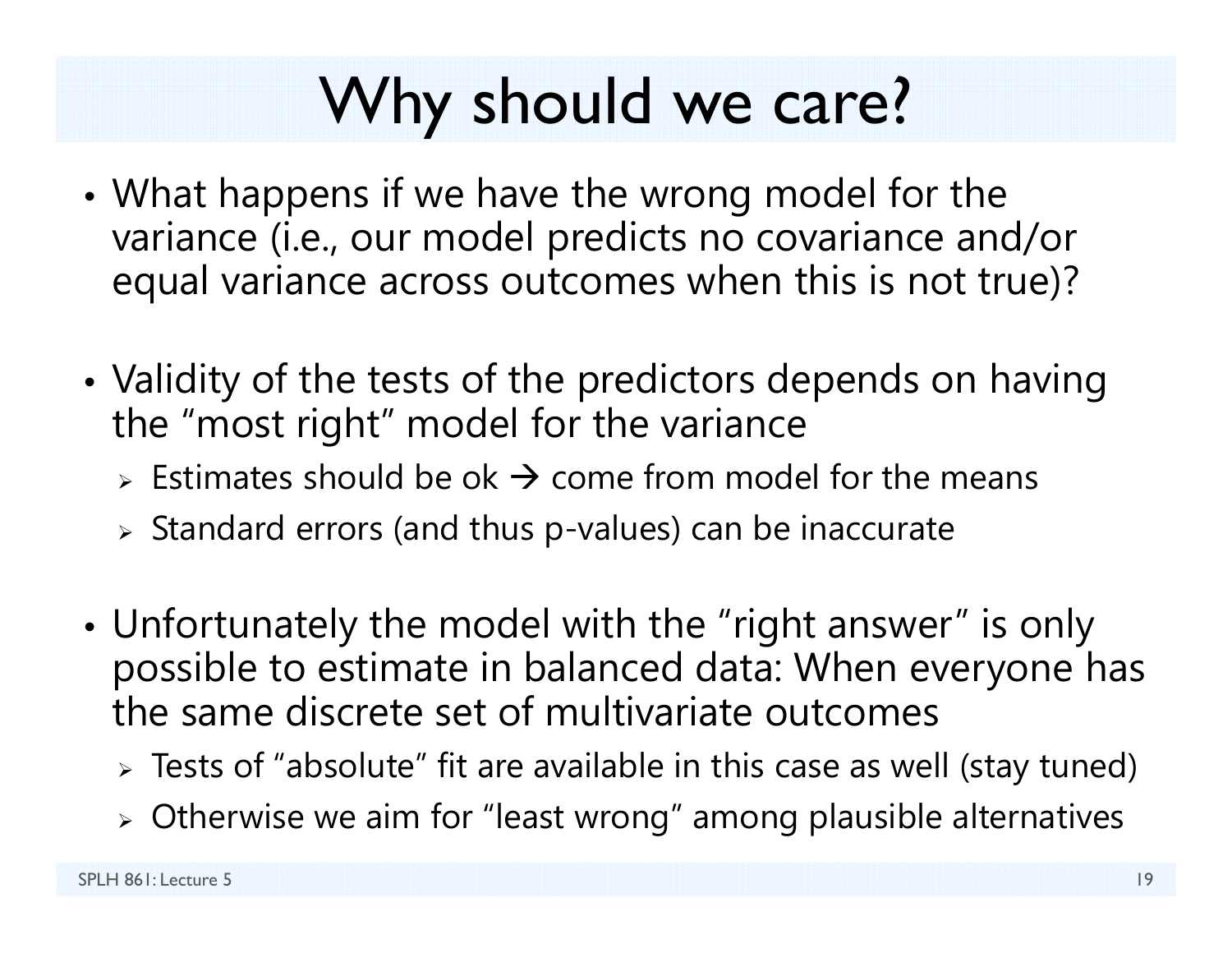### Comparing Models for the Variance

#### •**Two main questions in choosing a model for the variance:**

- $\triangleright$  How does the residual variance differ across outcomes?
- $\triangleright$  How are the residuals from the same unit correlated?
- Nested models are compared using a **"likelihood ratio test":**   $-2$ ΔLL test (aka, "χ<sup>2</sup> test" in SEM; "deviance difference test" in MLM)

"fewer" = from model with fewer parameters "more" = from model with more parameters

Results of 1. & 2. must be positive values!

- 1.. Calculate **−2ΔLL:** if given −2LL, do −2ΔLL = (−2LL<sub>fewer</sub>) − (−2LL<sub>more</sub>) if given LL, do −2ΔLL = −2 \*(LL<sub>fewer</sub> – LL<sub>more</sub>)
- 2.. Calculate **∆df** = (# Parms<sub>more</sub>) – (# Parms<sub>fewer</sub>)
- **3.Compare − 2 ∆LL to χ 2 distribution with df <sup>=</sup> ∆df**
- 4.Get *p*-value from CHIDIST in excel or LRTEST option in STATA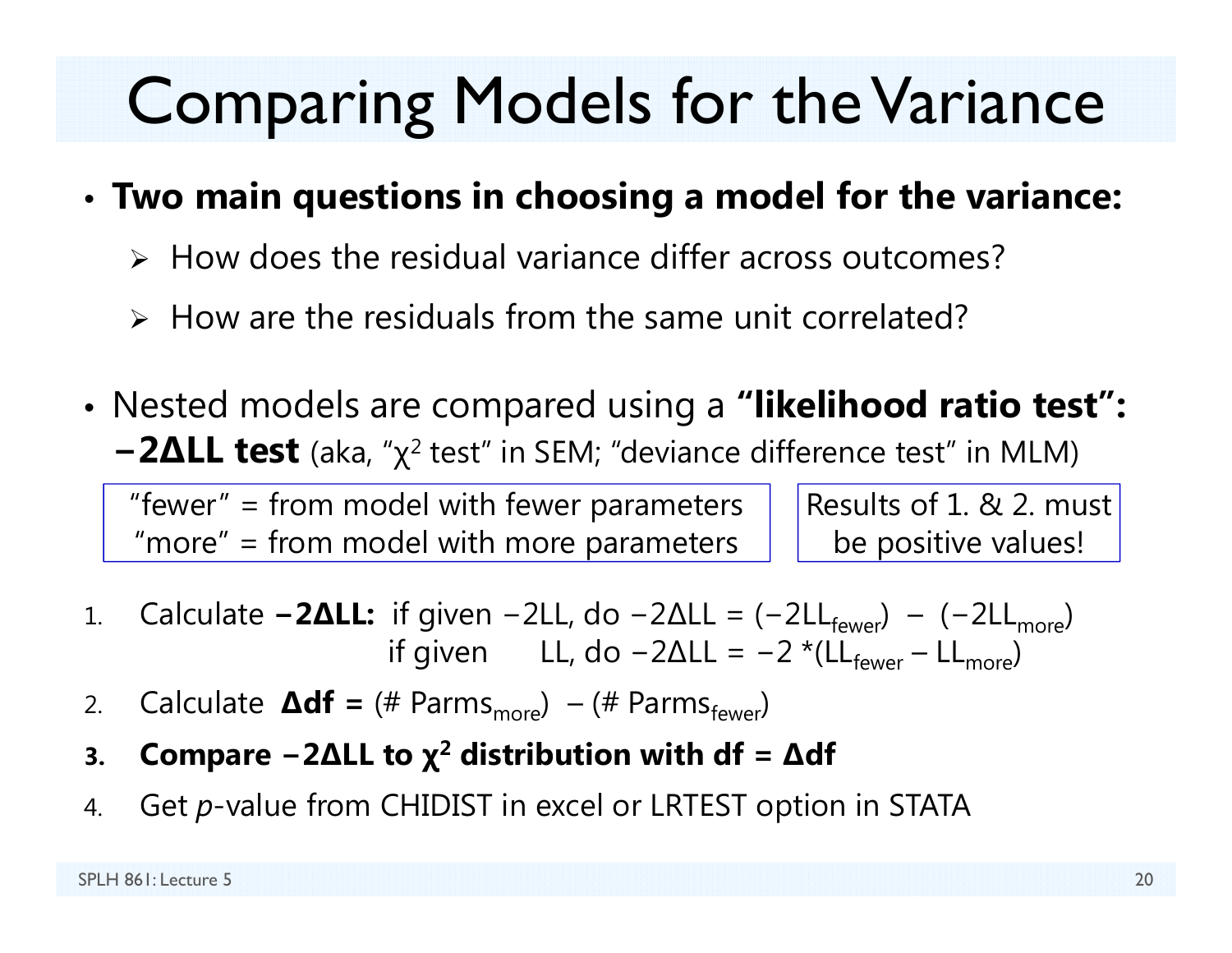### Comparing Models for the Variance

- • What your *p*-value for the − 2 ∆LL test means:
	- If you **ADD** parameters, then your model can get **better** (if − 2 ∆LL test is significant ) or **not better** (not significant)
	- If you **REMOVE** parameters, then your model can get **worse** (if − 2 ∆LL test is significant ) or **not worse** (not significant)
- • Nested or non-nested models can also be compared by **Information Criteria** that also reflect model parsimony
	- $\triangleright$  No significance tests or critical values, just "smaller is better"
	- > **AIC** = Akaike IC = -2LL + 2 <sup>\*</sup>(#parameters)
	- > **BIC** = Bayesian IC = -2LL + log(N)\*(#parameters)
	- What "parameters" means depends on flavor (except in stata):
		- ML = ALL parameters; REML = variance model parameters only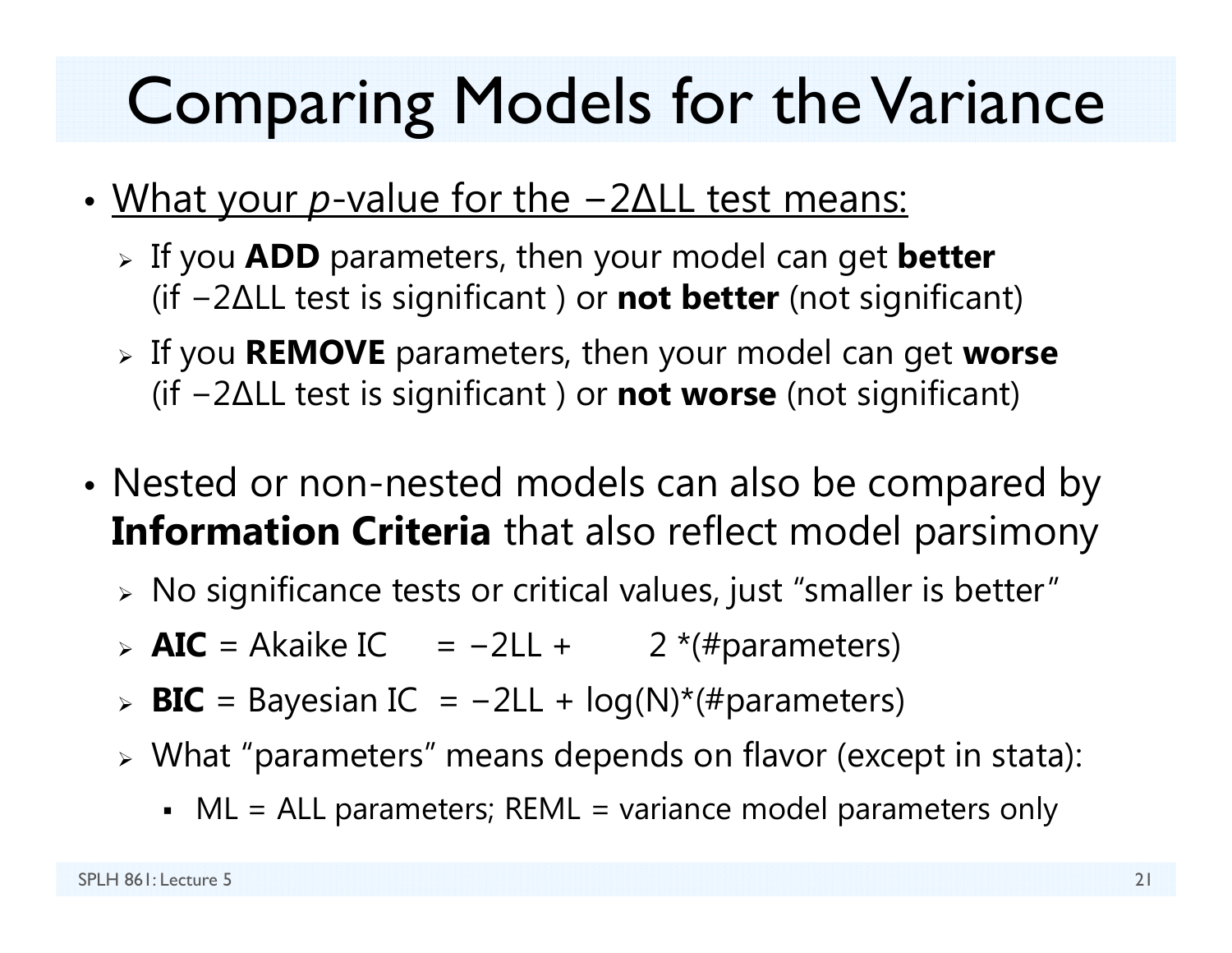## Flavors of Maximum Likelihood

- Remember that Maximum likelihood comes in 2 flavors:
- **"Restricted (or residual) maximum likelihood"**
	- $\triangleright$  Only available for general linear models or general linear mixed models (that assume normally distributed residuals)
	- $\triangleright$  Is same as LS given complete outcomes, but it doesn't require them
	- > Estimates variances the same way as in LS (accurate)  $\rightarrow \frac{\sum (y_i y_{pred})}{\sum (y_i y_{pred})}$  $\overline{c}$  $N-k$
- **"Maximum likelihood" (ML; also called FIML\*)**
	- $\triangleright$  Is more general, is available for the above plus for non-normal outcomes and latent variable models (CFA/SEM/IRT)
	- > Is NOT the same as LS: it under-estimates variances by  $\sum(y_i y_{\rm pred})$ not accounting for the # of estimated fixed effects  $\bm{\rightarrow}$ ଶ N
- *\*FI = Full information it uses all original data (they both do)*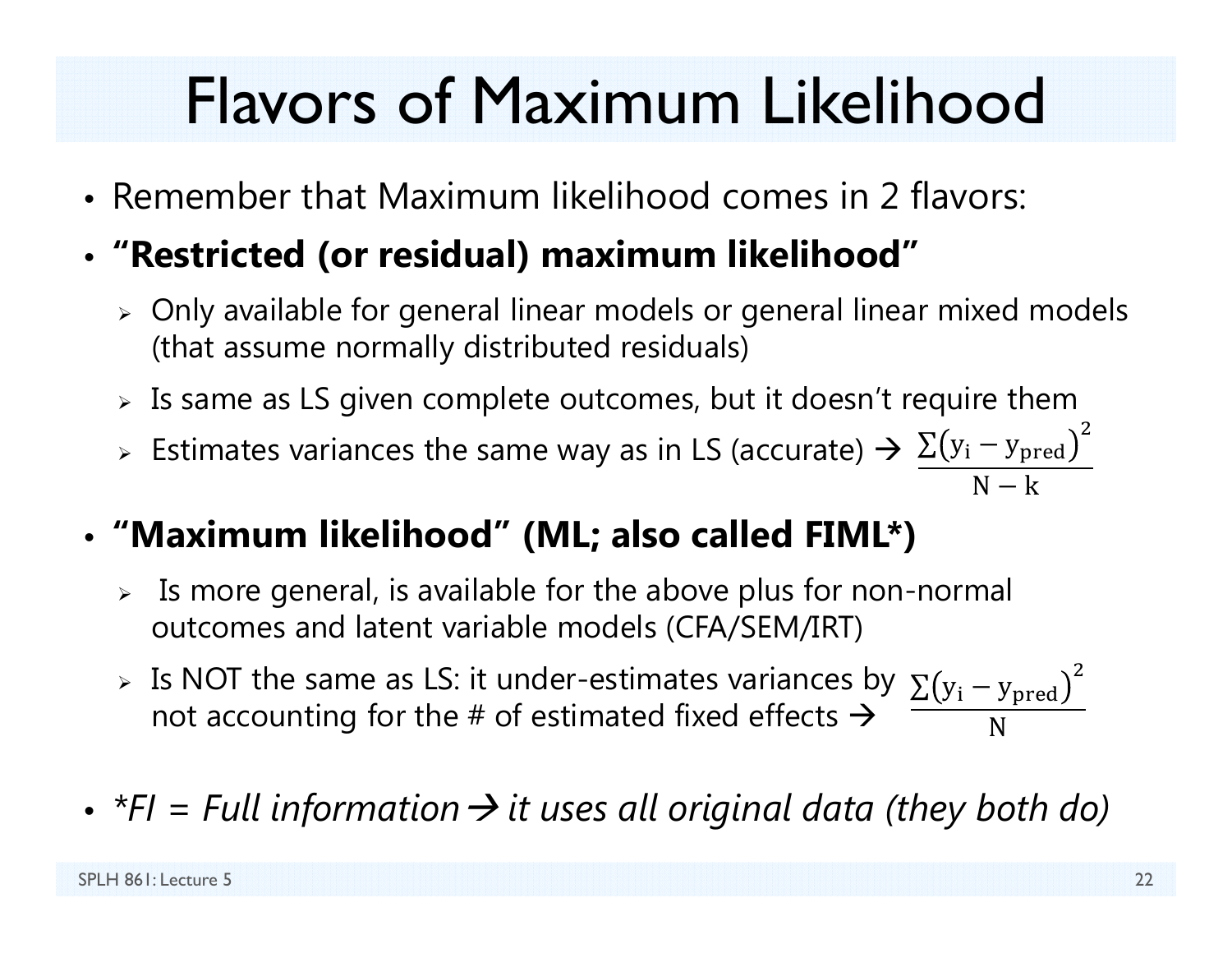# Flavors of Full-Information Maximum Likelihood

- Restricted maximum likelihood (**REML**; used in MIXED)
	- $\triangleright$  Provides unbiased variances
	- $\triangleright$  Especially important for small N (< 100 units)
	- **− 2 ∆LL test** cannot be used to compare models differing in fixed effects (no biggee; we can do this using univariate or multivariate Wald tests)
	- **− 2 ∆LL test** MUST be used to compare different models for the variance
- Maximum likelihood (**ML**; also used in MIXED)
	- $\triangleright$  Variances (and SEs) are too small in small samples
	- $\triangleright$  Is only option in most software for path models and SEM
	- **− 2 ∆LL test** can be used to compare **any** nested model; must be used to compare different models for the variance



 $\rm \Sigma(y_{i}-y_{pred}$ 

 $\mathsf{N}-\mathsf{k}$ 

 $\overline{c}$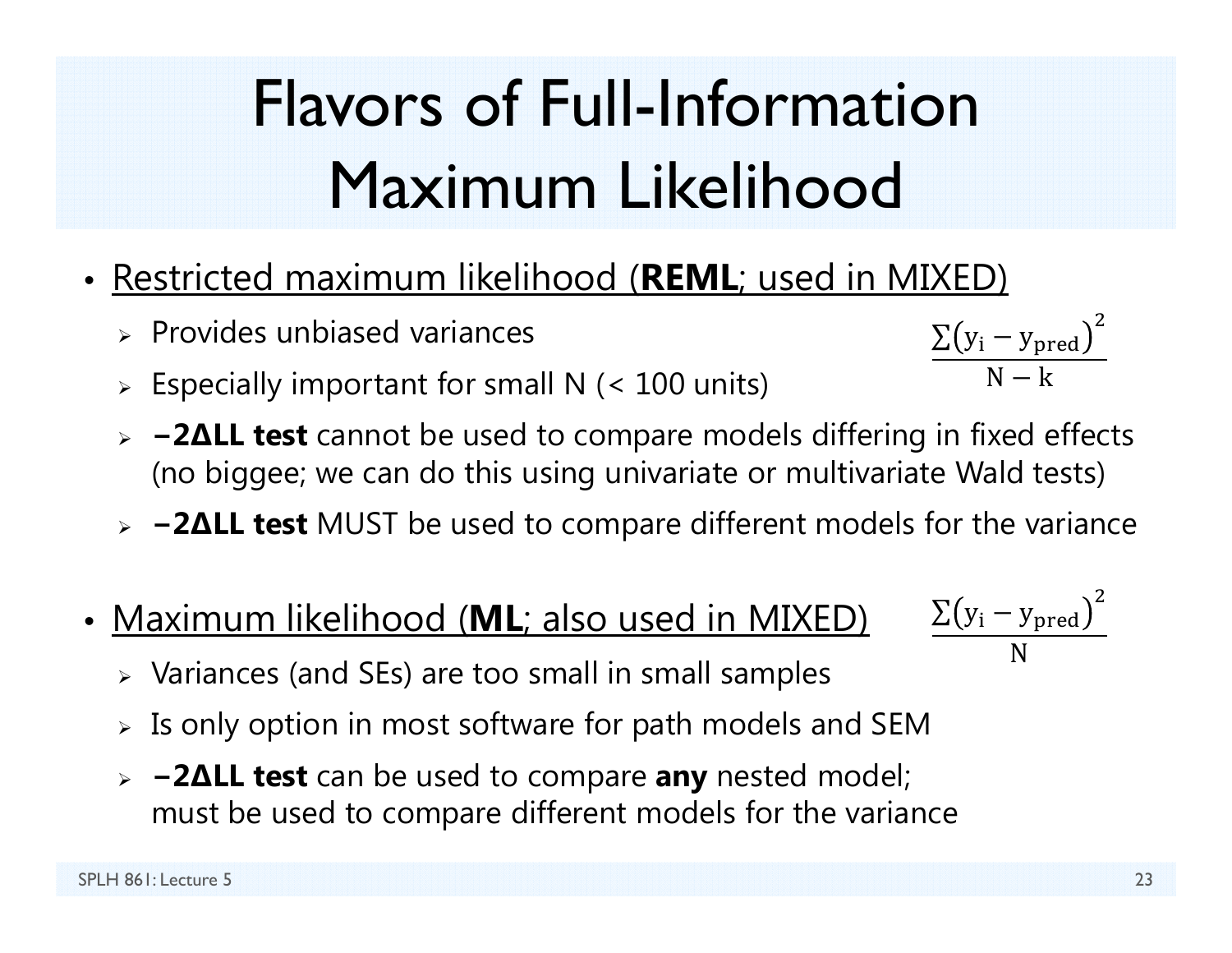### ML vs. REML in a nutshell

| Remember "population"<br>vs. "sample" formulas<br>for calculating variance? | "Population"<br>$\sum(y_i - y_{pred})^2$<br>N                                        | "Sample"<br>$\sum(y_i - y_{pred})^2$<br>$N - k$                               |  |
|-----------------------------------------------------------------------------|--------------------------------------------------------------------------------------|-------------------------------------------------------------------------------|--|
| <b>All comparisons</b><br>must have same N!!!                               | ML                                                                                   | <b>REML</b>                                                                   |  |
| To select, type                                                             | METHOD=ML<br>(-2 log likelihood)                                                     | $METHOD = REML$ default<br>(-2 res log likelihood)                            |  |
| In estimating<br>variances, it treats<br>fixed effects as                   | <b>Known</b> (df for having to<br>also estimate fixed effects<br>is not factored in) | <b>Unknown</b> (df for having<br>to estimate fixed effects<br>is factored in) |  |
| So, in small samples,<br>L2 variances will be                               | <b>Too small</b> (less difference<br>after $N = 30 - 50$ or so)                      | <b>Unbiased</b> (correct)                                                     |  |
| But because it indexes<br>the fit of the                                    | <b>Entire model</b><br>(means + variances)                                           | <b>Variances model only</b>                                                   |  |
| You can compare<br>models differing in                                      | <b>Fixed and/or random</b><br><b>effects</b> (either/both)                           | <b>Random effects only</b><br>(same fixed effects)                            |  |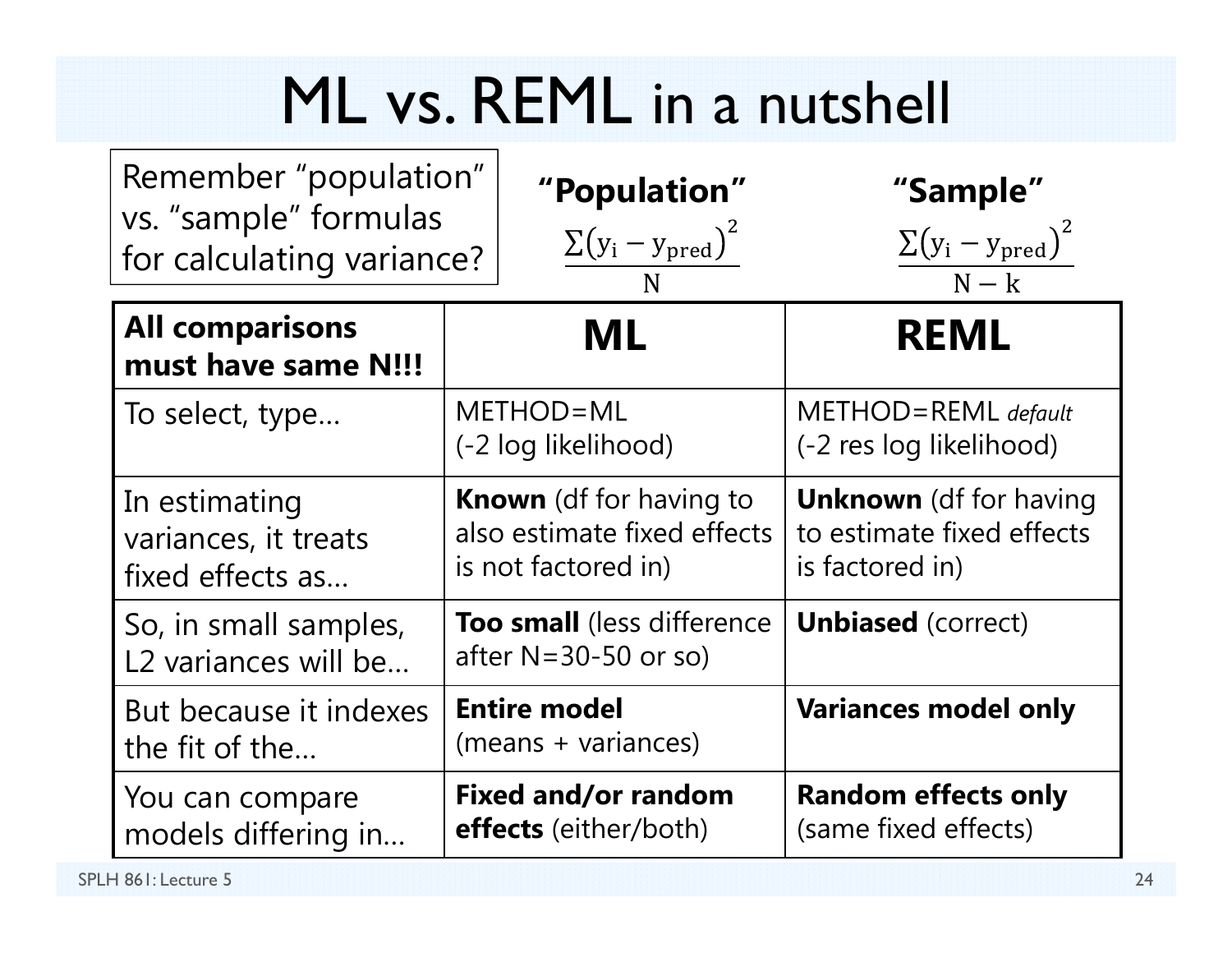# Rules for Comparing Models

#### **All observations must be the same across models!**

| <b>Type of</b><br><b>Comparison:</b>                       | <b>Means Model</b><br>(Fixed)<br>Only                                                                                 | <b>Variance Model</b><br>(Random)<br>Only                                | <b>Both Means and</b><br><b>Variances Model</b><br><b>(Fixed and Random)</b> |  |  |
|------------------------------------------------------------|-----------------------------------------------------------------------------------------------------------------------|--------------------------------------------------------------------------|------------------------------------------------------------------------------|--|--|
| <b>Nested?</b><br>YES, can do<br>significance<br>tests via | Fixed effect<br><i>p</i> -values from<br>ML or REML<br>$-$ OR $-$<br>$ML -2\Delta LL$ only<br>(NO REML $-2\Delta L$ ) | NO $p$ -values<br>$REML -2ALL$<br>$(ML - 2\Delta LL)$ is<br>ok if big N) | $ML - 2\Delta LL$ only<br>(NO REML $-2\Delta L$ )                            |  |  |
| <b>Non-Nested?</b><br>NO signif. tests,<br>instead see     | ML AIC, BIC<br>(NO REML AIC, BIC)                                                                                     | REML AIC, BIC<br>(ML ok if big N)                                        | ML AIC, BIC only<br>(NO REML AIC, BIC)                                       |  |  |

#### **Compare Models Differing In:**

Nested = one model is a direct subset of the other

Non-Nested = one model is not a direct subset of the other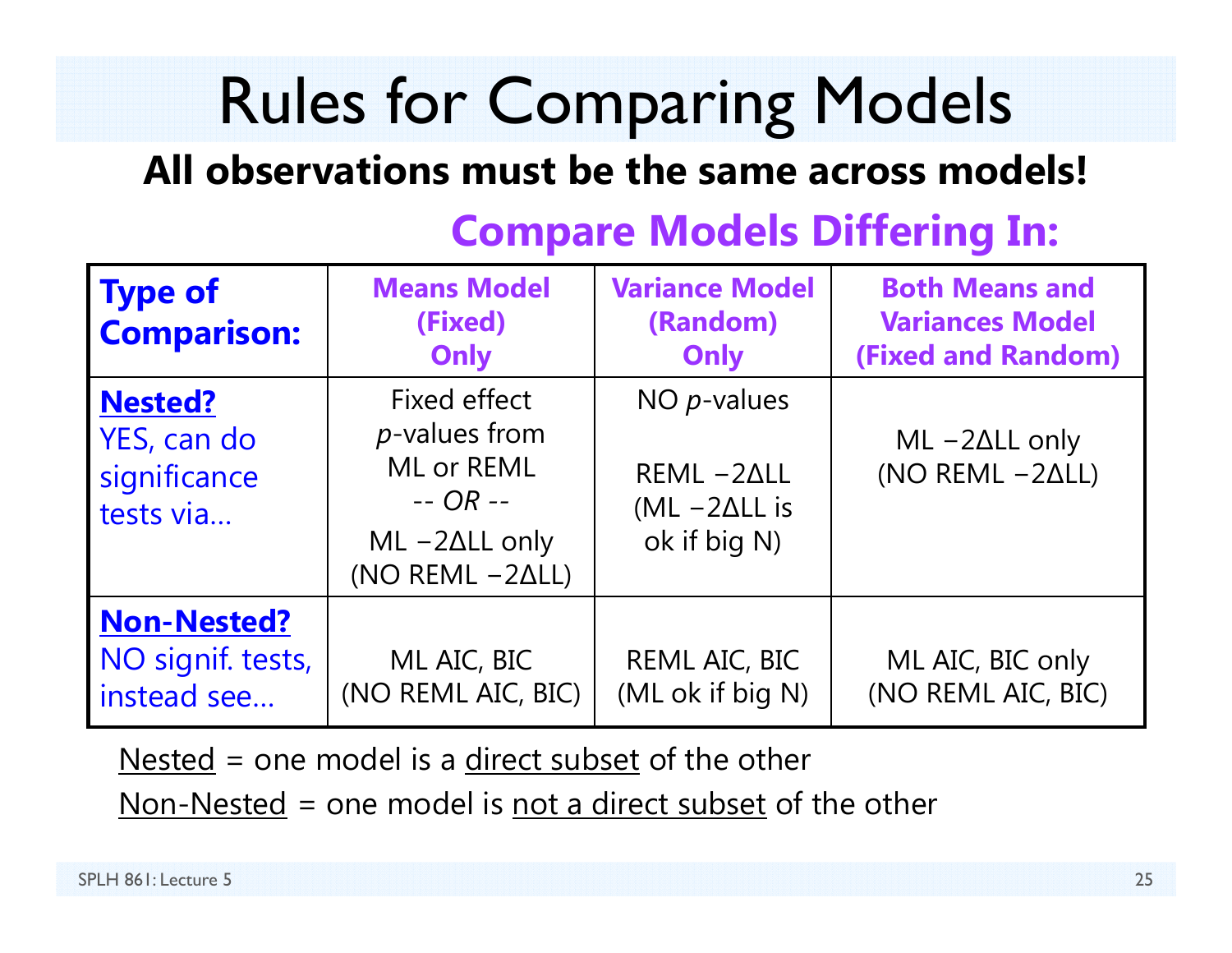## Models for Repeated Measures (RM)

- We will start with repeated measures data in which  $y_i$  is still a single outcome conceptually, but you have more than one outcome per person created by multiple conditions
	- $\triangleright$  Traditionally RM data are analyzed using some kind of ANOVA
- • If the RM data come from truly one outcome per condition, then so-called "ANOVA" models are potentially problematic restrictions of more general multivariate models (up next)
- • But if the RM data really come from multiple outcomes per condition, they should NOT be aggregated into one outcome in order to use an ANOVA model (e.g., ANOVA on condition means created from trials of the same kind is a bad idea)
	- $\triangleright$  Stay tuned for what to do instead...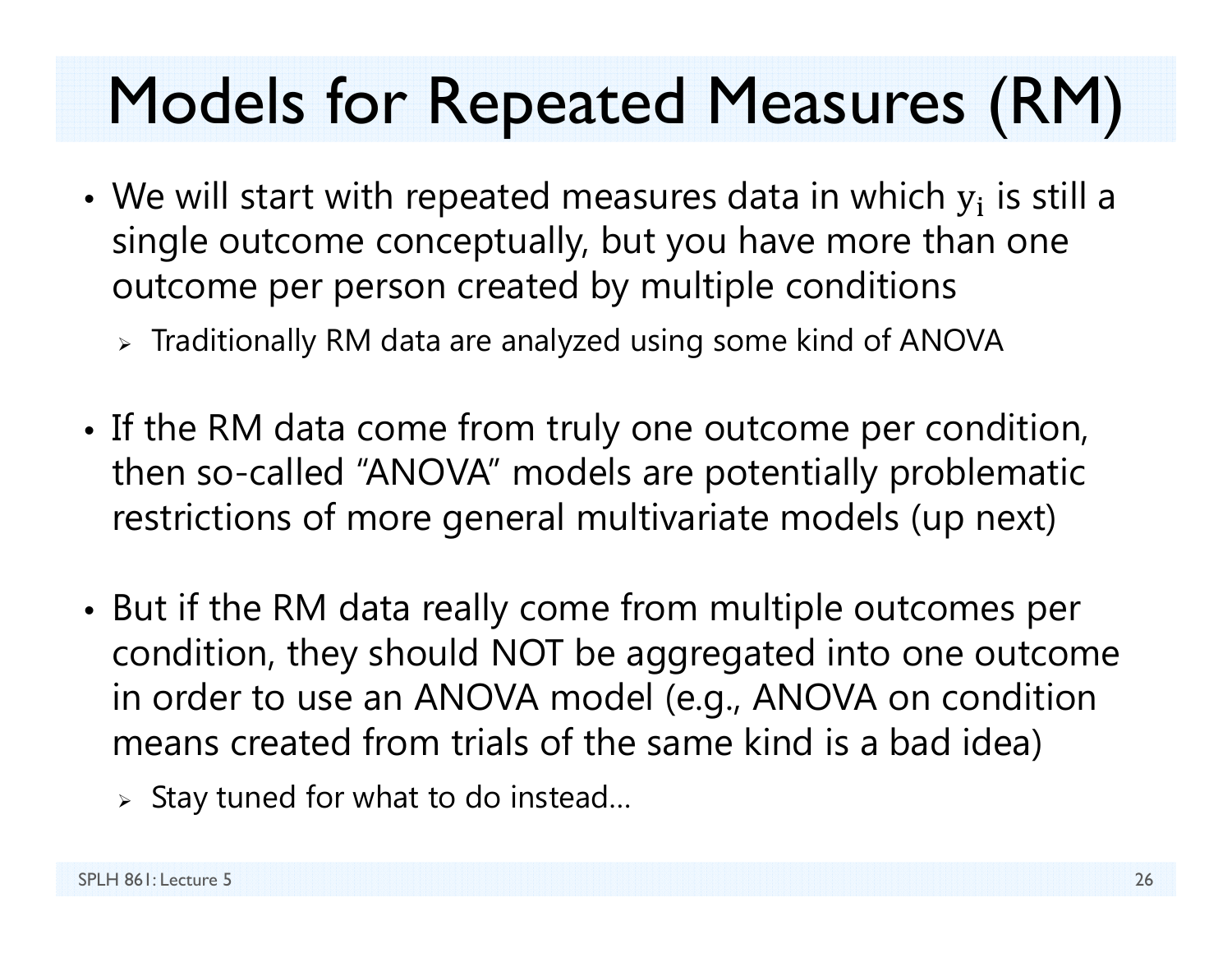# ANOVA for RM or longitudinal data?

- • There are 3 possible "kinds" of ANOVAs we could use:
	- $\triangleright$  Between-Persons/Groups, Univariate RM, and Multivariate RM
- **NONE OF THEM ALLOW:**
	- **Missing outcomes** (do listwise deletion due to least squares)
	- **Time-varying predictors** (covariates are person predictors only)
- Each includes the same "saturated" model for the means for condition: fixed effects create all possible mean differences (e.g., 4 parameters to create 4 distinct time condition means)
	- $\triangleright$  "Saturated means model":  $\beta_0 + \beta_1(T_1) + \beta_2(T_2) + \beta_3(T_3)$
	- **The** *time condition* **variable must be balanced and discrete !**
- • Types of ANOVAs differ by what they predict the variance and covariance across residuals from the same person to be…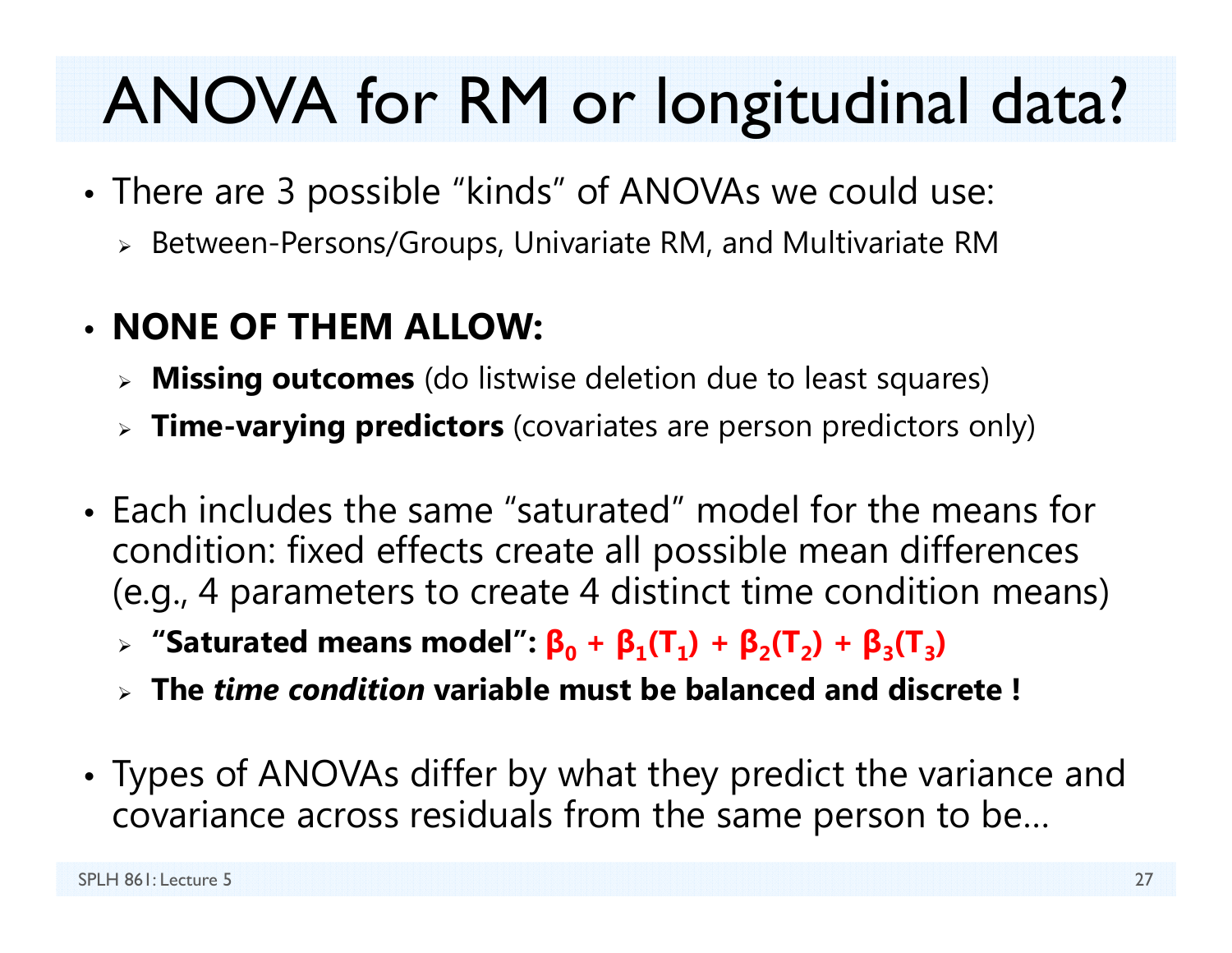#### From a "Multivariate" to "Stacked" Data

#### **New data structure so that**  ܑ **is still a single outcome….**

| RM ANOVA uses "wide"                                                                     |                               |                                  |                     |     |                         | ML/REML in MIXED                           | ID             | Girl                     | <b>Time</b>                |                 |
|------------------------------------------------------------------------------------------|-------------------------------|----------------------------------|---------------------|-----|-------------------------|--------------------------------------------|----------------|--------------------------|----------------------------|-----------------|
| <b>multivariate</b> data structure:                                                      |                               |                                  | uses "long" or      | 100 | $\overline{0}$          | $\mathbf{1}$                               | 5              |                          |                            |                 |
| ID                                                                                       | Girl                          | T1                               | T <sub>2</sub>      | T3  | <b>T4</b>               | stacked data<br>structure instead:         | 100            | $\overline{0}$           | 2                          | 6               |
|                                                                                          |                               |                                  |                     |     |                         |                                            | 100            | $\Omega$                 | 3                          | 8               |
| 100<br>101                                                                               | $\overline{0}$<br>$\mathbf 1$ | 5 <sub>5</sub><br>$\overline{4}$ | 6<br>$\overline{7}$ | 8   | $12 \overline{ }$<br>11 | A case is now one                          | 100            | $\Omega$                 | $\overline{4}$             | 12 <sup>2</sup> |
|                                                                                          |                               |                                  |                     |     |                         | outcome per person<br>Only cases missing   | 101            | $\overline{\phantom{a}}$ | $\overline{\phantom{a}}$ 1 | $\overline{4}$  |
| A row = a case = a person                                                                |                               |                                  | data are excluded   | 101 | $\mathbf 1$             | 2                                          | $\overline{7}$ |                          |                            |                 |
| So people missing any data<br>are excluded (data from ID<br>101 are not included at all) |                               |                                  |                     |     |                         | ID 100 uses 4 cases<br>ID 101 uses 3 cases | 101<br>101     | $\mathbf 1$              | 3<br>$\overline{4}$        | 11              |
|                                                                                          |                               |                                  |                     |     |                         |                                            |                |                          |                            |                 |

Time can also be **unbalanced** across people such that each person can have his or her own measurement schedule: Time "0.9" "1.4" "3.5" "4.2"…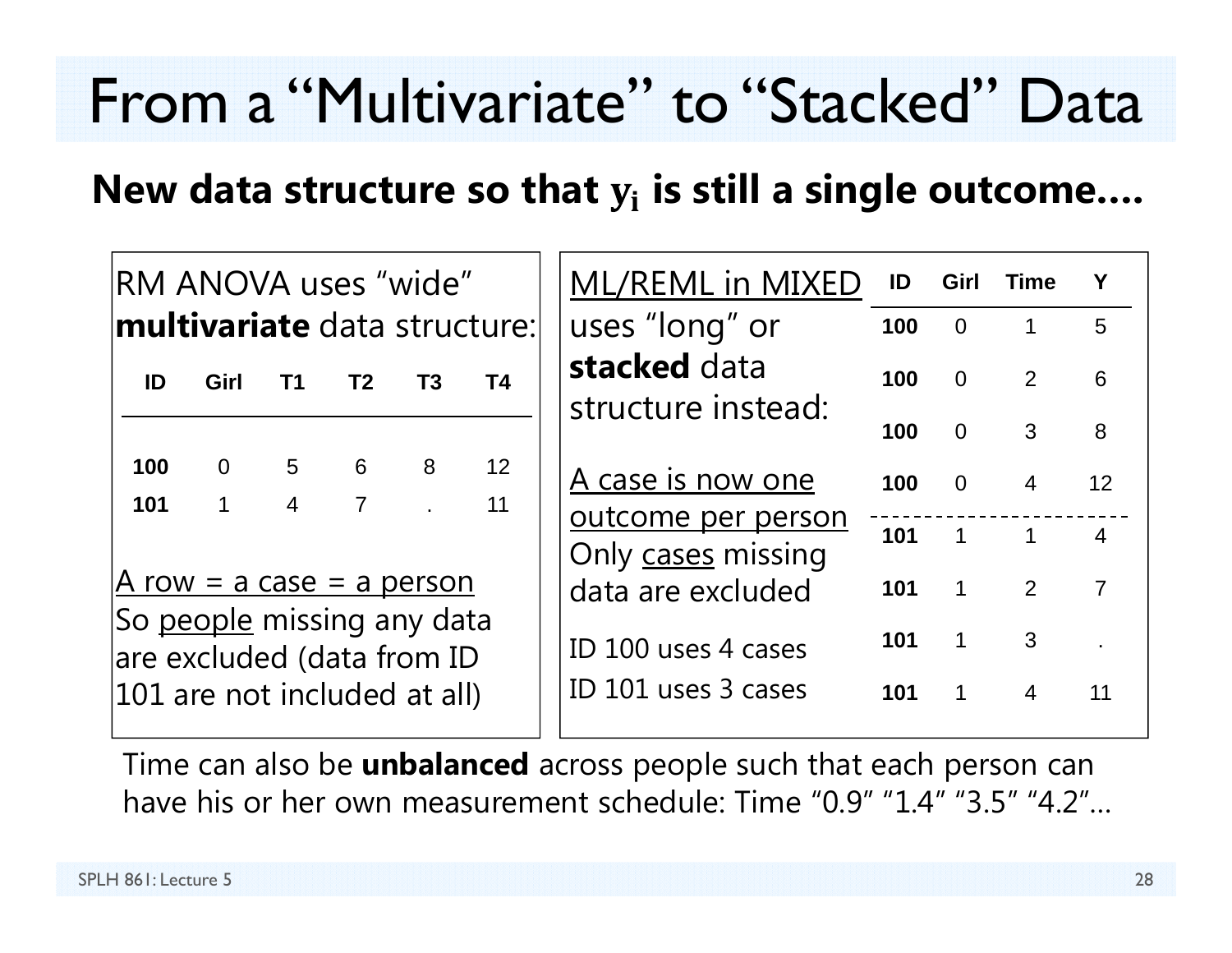# Telling MIXED you have repeated measures (dependent) data:

- • New command to specify the multivariate residual distribution:
	- **REPEATED in SAS/SPSS; "residuals" in STATA**
	- $\triangleright$  Requires ID variables (what is repeated over what?) and TYPE option that specifies the pattern of residual variance and covariance you predict

#### **R Matrix** (here, of 4 conditions): diagonal = residual variances off-diagonals = residual covariances

| $\sigma_{11}$ | $\sigma_{12}$      | $\sigma_{13}$   | $\sigma_{14}$ |
|---------------|--------------------|-----------------|---------------|
| $\sigma_{21}$ | $\sigma_{\,22}^{}$ | $\sigma_{23}$   | $\sigma_{24}$ |
| $\sigma_{31}$ | $\sigma_{32}$      | $\sigma_{33}^-$ | $\sigma_{43}$ |
| $\sigma_{A1}$ | $\sigma_{42}$      | $\sigma_{43}$   | σ             |

#### **RCORR Matrix** (SAS and STATA):

 $diagonal = standardized variance = 1$ off-diagonals = residual correlations

$$
\begin{bmatrix} 1 & r_{12} & r_{13} & r_{14} \ r_{21} & 1 & r_{23} & r_{24} \ r_{31} & r_{32} & 1 & r_{43} \ r_{41} & r_{42} & r_{43} & 1 \end{bmatrix}
$$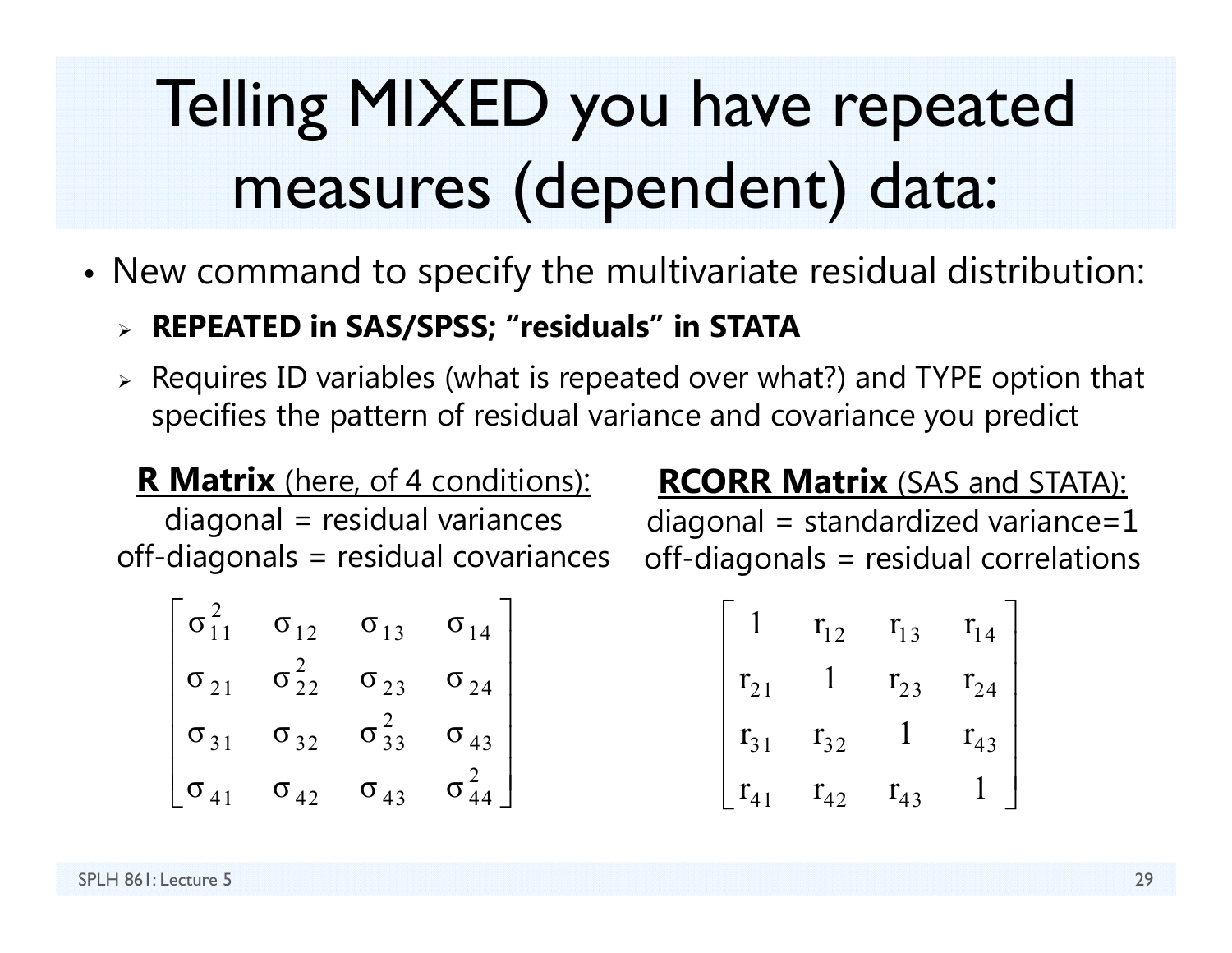#### 1. Between-Groups (Independent) ANOVA

- • $\boldsymbol{\cdot}$  Uses a single estimate of residual variance  $\sigma_{\rm e}^2$ that is predicted to be the same across all outcomes
- •**Predicts NO covariance of residuals from same person**
- • Will usually be **very, very wrong** for repeated measures data
	- $\triangleright$  RM effects tested against wrong residual variance (significance tests will often be way too conservative)
- Predicts a variance-covariance matrix (here, for 4 outcomes) like this, called "**Variance Components**" (**R matrix** is TYPE=**VC** on SAS/SPSS REPEATED, or "independent" in STATA):

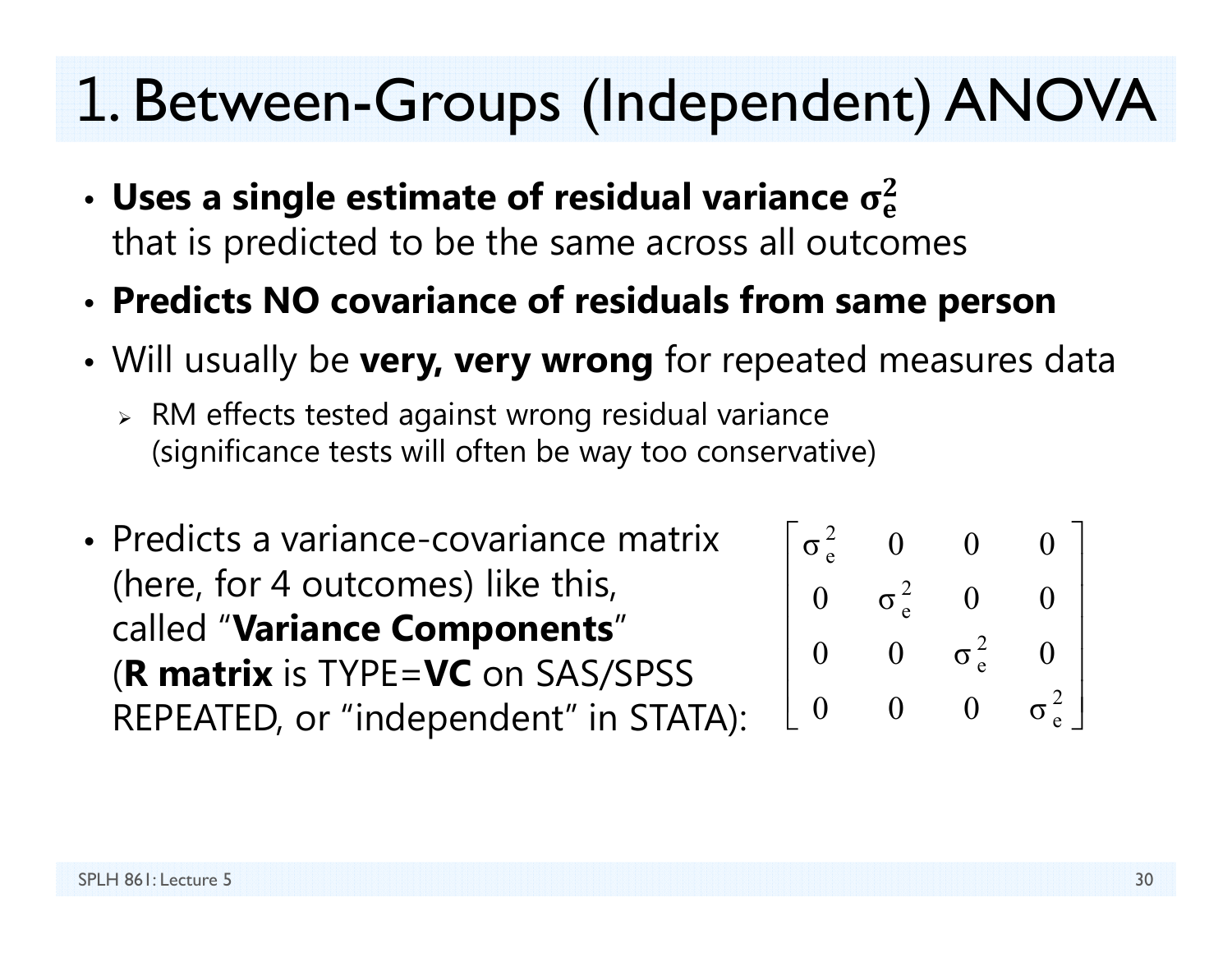### 2a. Univariate Repeated Measures

- Separates total variance into two sources:
	- **Between-Person mean differences** (called "CS" for now, stay tuned)

 $\Gamma$   $\sim$ 

- $\triangleright$  Within-Person residual (remaining variance due to  $\sigma_{\rm e}^2$ )
- Predicts a variance-covariance matrix(here, for 4 outcomes) like this, called "**Compound Symmetry**" (**R matrix** is TYPE=**CS** on SAS/SPSS REPEATED, "exchangeable" in STATA):
- Person mean differences are the only reason why occasions are correlated, so **RCORR** will look like this, in which ICC = intraclass correlation (stay tuned):
- Will usually be at least somewhat wrong for repeated measures data, especially longitudinal data

| $\sigma_{\rm e}^2$ + CS | <b>CS</b>               | <b>CS</b>               | $\overline{\mathrm{CS}}$ |
|-------------------------|-------------------------|-------------------------|--------------------------|
| $\overline{\text{CS}}$  | $\sigma_{\rm e}^2$ + CS | <b>CS</b>               | $\overline{\text{CS}}$   |
| $\overline{\text{CS}}$  | $\overline{\text{CS}}$  | $\sigma_{\rm e}^2$ + CS | $\overline{\text{CS}}$   |
| <b>CS</b>               | $\overline{\text{CS}}$  | $\mathbf{C}$            | $\sigma_{\rm e}^2$ +CS   |
|                         |                         |                         |                          |
| $\vert$                 |                         | ICC ICC ICC             |                          |
| <b>ICC</b>              | $\overline{1}$          | ICC ICC                 |                          |
| <b>ICC</b>              | ICC                     | $\vert$                 | ICC                      |
| $\mathbf{ICC}$          | <b>ICC</b>              | <b>ICC</b>              |                          |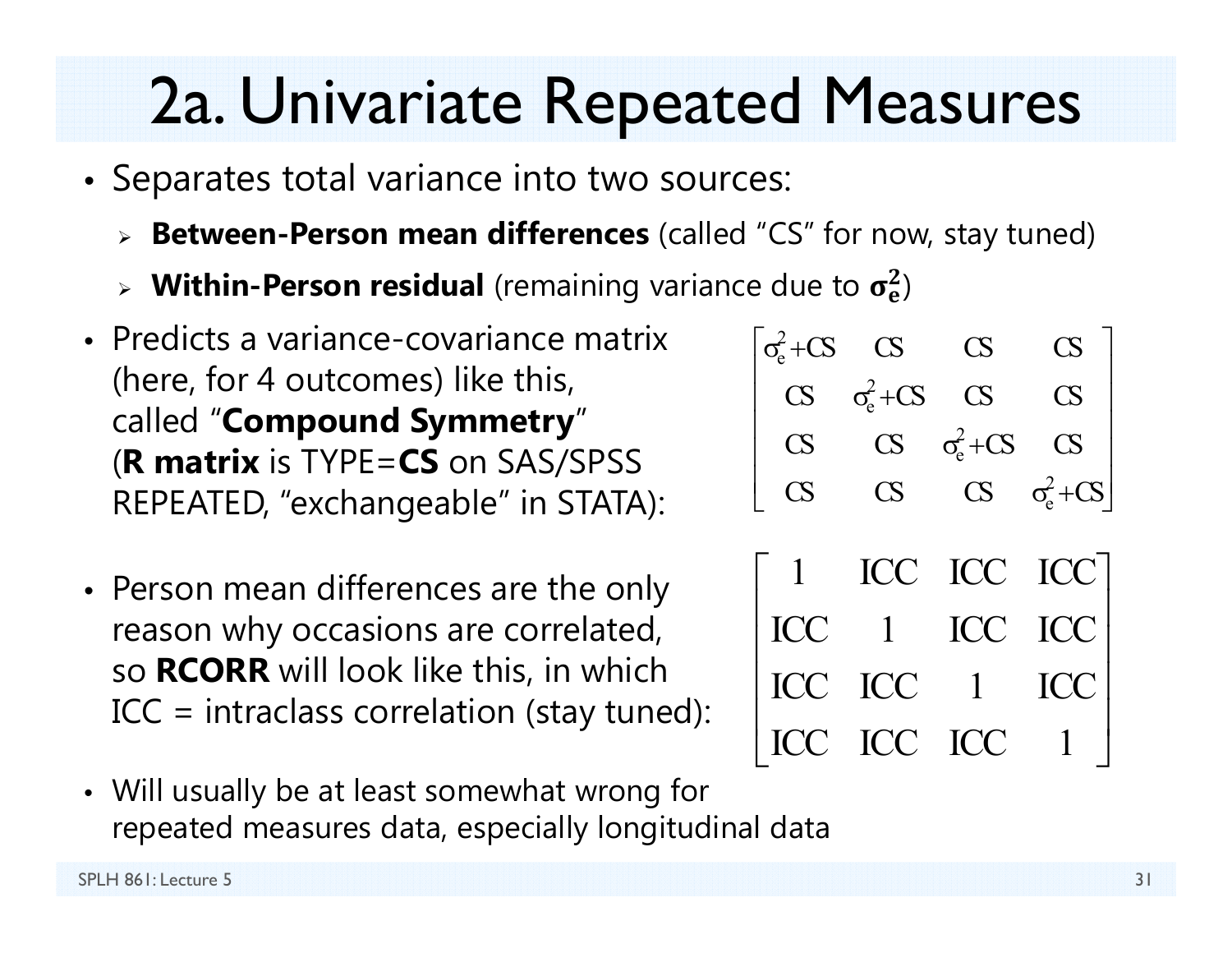#### The Problem with Univariate RM ANOVA

- Univ. RM ANOVA (CS +  $\sigma_{\rm e}^2$  $^{2}_{\text{e}}$ ) predicts **compound symmetry:** 
	- $\triangleright$  All residual variances and all covariances are equal across outcomes
	- $\triangleright$  In other words, the amount of error observed should be the same at any occasion, so a single, pooled error variance term makes sense
	- $\triangleright$  If not, tests of fixed effects may be biased (i.e., sometimes tested against too much or too little error, if error is not really constant over time)

#### **COMPOUND SYMMETRY RARELY FITS FOR LONGITUDINAL DATA**

- • But to get the correct tests of the fixed effects, the data must only meet a less restrictive assumption of **sphericity**:
	- **⊳** In English → **pairwise differences** between adjacent occasions have equal variance and covariance (satisfied by default with only 2 occasions)
	- $\triangleright$  If compound symmetry is satisfied, so is sphericity (but see above)
	- $\triangleright$  Significance test provided in ANOVA for where data meet sphericity assumption
	- **Other RM ANOVA approaches are used when sphericity fails…**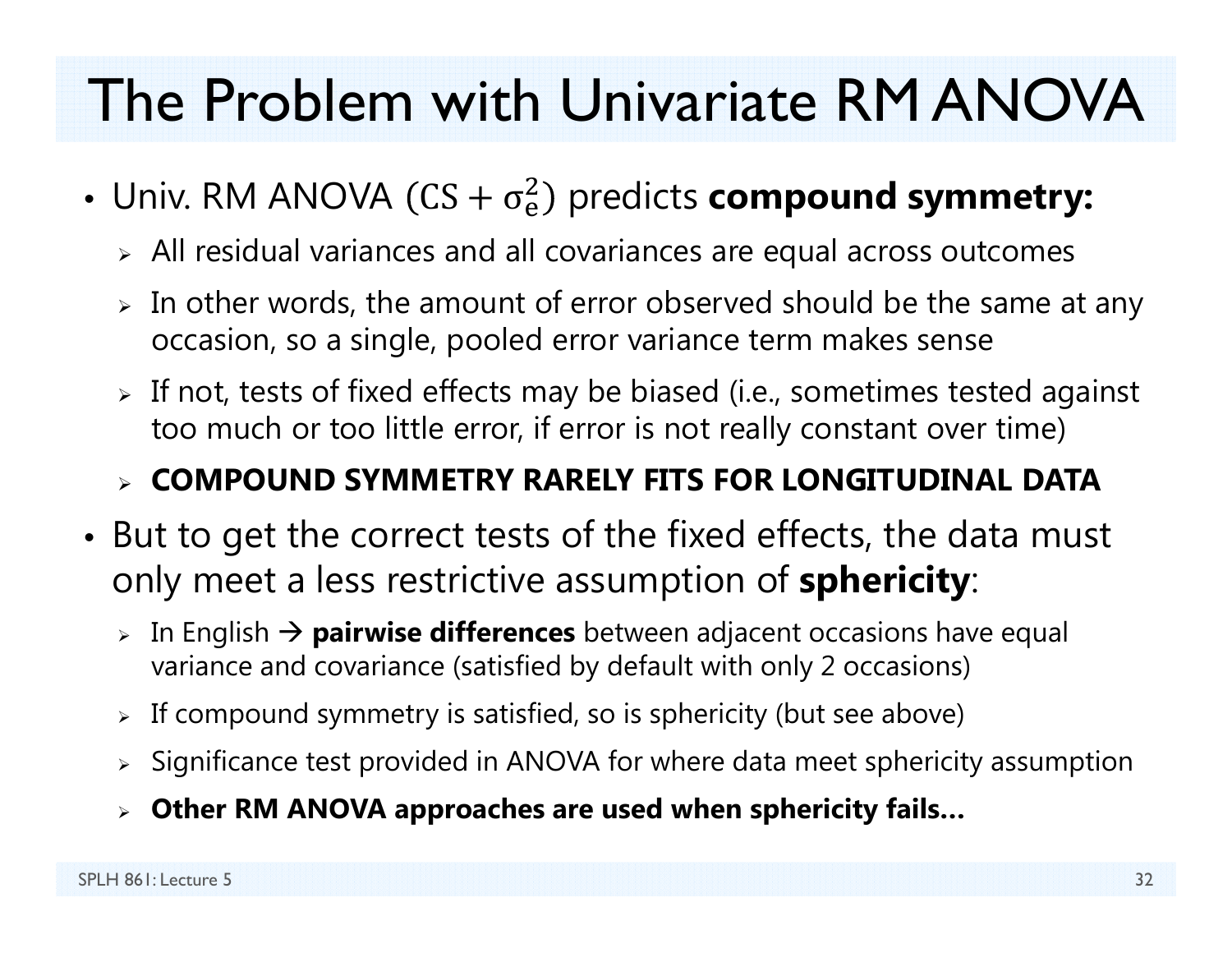### The Other Repeated Measures ANOVAs…

#### • 2b. **Univariate RM ANOVA with sphericity corrections**

- $\triangleright$  Based on ε  $\rightarrow$  how far off sphericity (from 0-1, 1=spherical)
- $\triangleright$  Applies an overall correction for model df based on estimated ε, but it doesn't really address the problem that data ≠ model

#### •3. **Multivariate Repeated Measures ANOVA**

 $\triangleright$  All variances and covariances are estimated separately (here, for 4 outcomes), called "Unstructured" (**R matrix** is TYPE=UN on SAS/SPSS REPEATED, "unstructured" in STATA)

#### $\begin{bmatrix} \sigma_{11}^2 & \sigma_{12} & \sigma_{13} & \sigma_{14} \end{bmatrix}$  $\sigma_{21}$   $\sigma_{22}^2$   $\sigma_{23}$   $\sigma_{24}$  $\sigma_{31}$   $\sigma_{32}$   $\sigma_{33}^2$   $\sigma_{43}$  $\begin{bmatrix} \sigma_{11}^2 & \sigma_{12} & \sigma_{13} & \sigma_{14} \\ \sigma_{21} & \sigma_{22}^2 & \sigma_{23} & \sigma_{24} \\ \sigma_{31} & \sigma_{32} & \sigma_{33}^2 & \sigma_{43} \\ \sigma_{41} & \sigma_{42} & \sigma_{43} & \sigma_{44}^2 \end{bmatrix}$

- **It's not a model, it IS the data!**
- Because it can never be wrong, UN can be useful for **complete and balanced multivariate data** with few outcomes (e.g., 2-4)

> Parameters =  $\frac{1}{2}$  $\triangleright$  Parameters =  $\frac{\#outcomes*(\#outcomes+1)}{=}$ 2 so can be hard to estimate

 $\triangleright$  Every other model for the variance is nested within Unstructured, so we can do model comparisons to see if all other models are NOT WORSE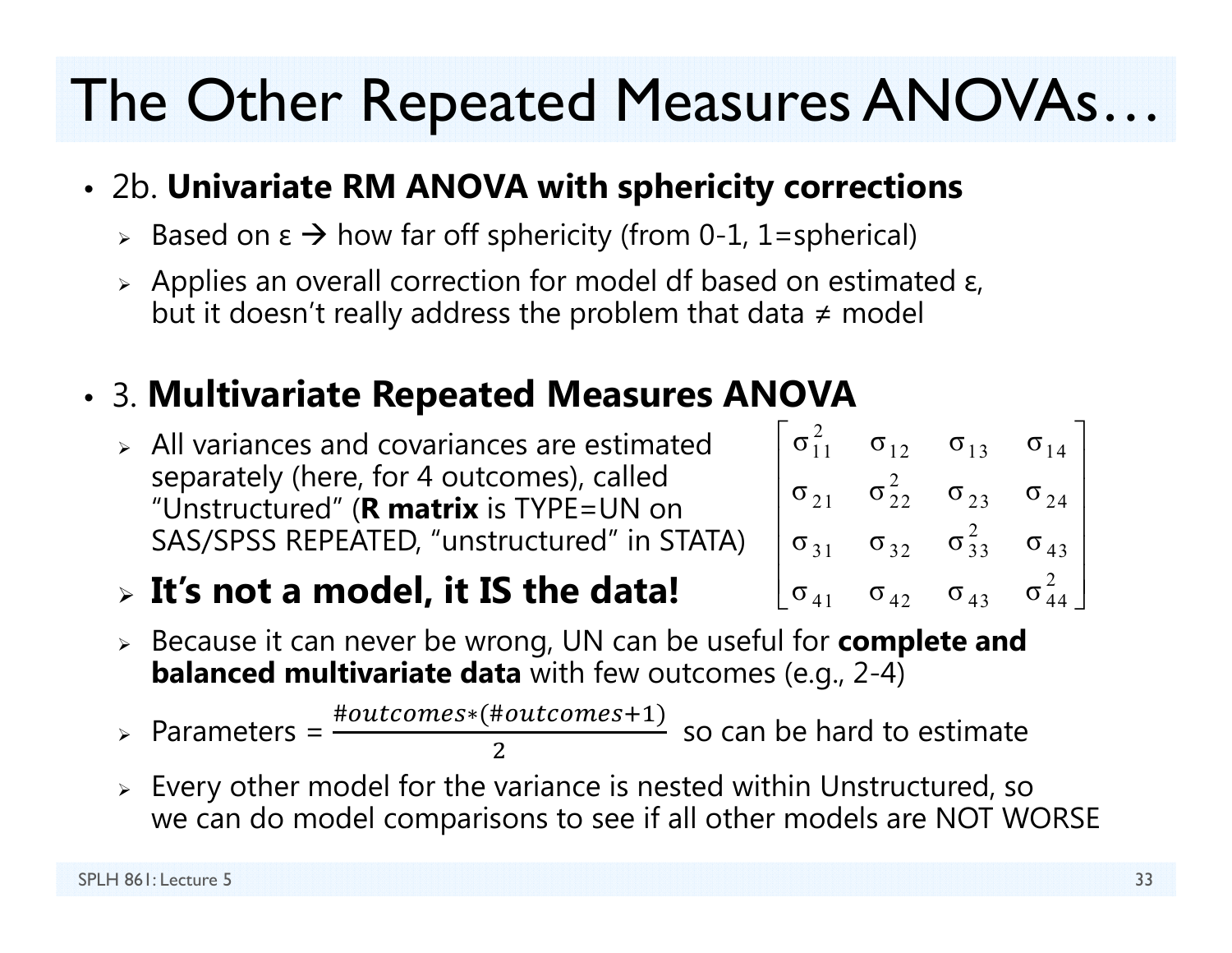### What Else is There? Lots!

- • There are MANY other kinds of variance-covariance patterns allowed within MIXED (especially in SAS)
- • Here's one more that can be useful in repeated measures data (although it's not available in STATA as near as I can tell)

#### • **Compound Symmetry Heterogeneous: TYPE=CSH**

- $\triangleright$  Separate residual variance per outcome in **R matrix**
- $\triangleright$  Because variances differ by outcome, then **R matrix**  covariances differ too  $\rightarrow$
- $\triangleright$  But covariance is created from a constant correlation: CSH as shown in **RCORR**

|  |                                                                                                                                                                           |                                                                                                                                                                                                         |  | $\sigma_{\text{TI}}^2$ CSH $\sigma_{\text{TI}}\sigma_{\text{TI}}$ CSH $\sigma_{\text{TI}}\sigma_{\text{TI}}$ CSH $\sigma_{\text{TI}}\sigma_{\text{TI}}$ |  |  |
|--|---------------------------------------------------------------------------------------------------------------------------------------------------------------------------|---------------------------------------------------------------------------------------------------------------------------------------------------------------------------------------------------------|--|---------------------------------------------------------------------------------------------------------------------------------------------------------|--|--|
|  | $\text{CSH}\sigma_{\text{T2}}\sigma_{\text{T1}}$ $\sigma_{\text{T2}}^2$ $\text{CSH}\sigma_{\text{T2}}\sigma_{\text{T3}}$ $\text{CSH}\sigma_{\text{T2}}\sigma_{\text{T4}}$ |                                                                                                                                                                                                         |  |                                                                                                                                                         |  |  |
|  |                                                                                                                                                                           | $\text{CSH}\sigma_{\text{T3}}\sigma_{\text{T1}}$ $\text{CSH}\sigma_{\text{T3}}\sigma_{\text{T2}}$ $\sigma_{\text{T3}}^2$ $\text{CSH}\sigma_{\text{T3}}\sigma_{\text{T4}}$                               |  |                                                                                                                                                         |  |  |
|  |                                                                                                                                                                           | $\begin{bmatrix} \text{CSH}\sigma_{\text{T4}}\sigma_{\text{T1}} & \text{CSH}\sigma_{\text{T4}}\sigma_{\text{T2}} & \text{CSH}\sigma_{\text{T4}}\sigma_{\text{T3}} & \sigma_{\text{T4}}^2 \end{bmatrix}$ |  |                                                                                                                                                         |  |  |
|  | $\begin{bmatrix} 1 & \text{CSH} & \text{CSH} & \text{CSH} \end{bmatrix}$                                                                                                  |                                                                                                                                                                                                         |  |                                                                                                                                                         |  |  |
|  | CSH 1 CSH CSH                                                                                                                                                             |                                                                                                                                                                                                         |  |                                                                                                                                                         |  |  |
|  | CSH CSH 1 CSH                                                                                                                                                             |                                                                                                                                                                                                         |  |                                                                                                                                                         |  |  |
|  | CSH CSH                                                                                                                                                                   |                                                                                                                                                                                                         |  |                                                                                                                                                         |  |  |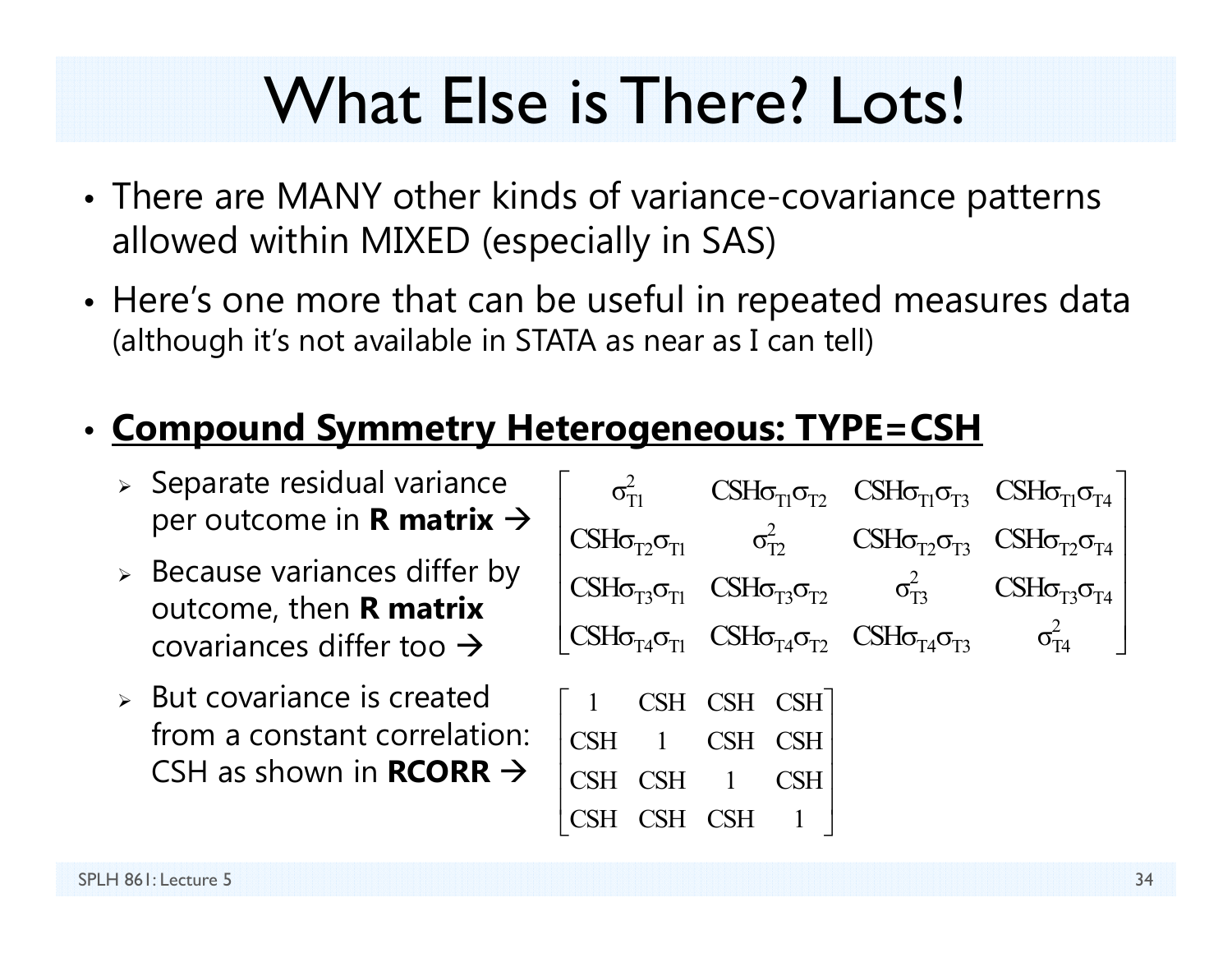### Nesting of RM Models for the Variance

- **Worst <sup>−</sup>2LL: variance components** (TYPE=VC; "independent")
	- $\triangleright$  Residual variances are equal across outcomes; no covariances
- **Best <sup>−</sup>2LL: unstructured** (TYPE=UN; "unstructured")
	- $\triangleright$  Residual variances and covariances all estimated separately; no pattern
- Intermediate alternatives and their comparisons:
- **Compound Symmetry** (TYPE=CS; "exchangeable")
	- $\triangleright$  Equal residual variances and covariances (and equal correlations)
	- $\triangleright$  If fits better than VC, there IS residual covariance among outcomes
	- $\triangleright$  If fits worse than UN, residual variances and covariances are not constant

#### • **Compound Symmetry Heterogeneous** (TYPE=CSH in SAS/SPSS)

- $\triangleright$  Different residual variances but equal residual correlations
- $\triangleright$  If fits better than CS, residual variances are not constant
- $\triangleright$  If fits worse than UN, residual correlations are not constant